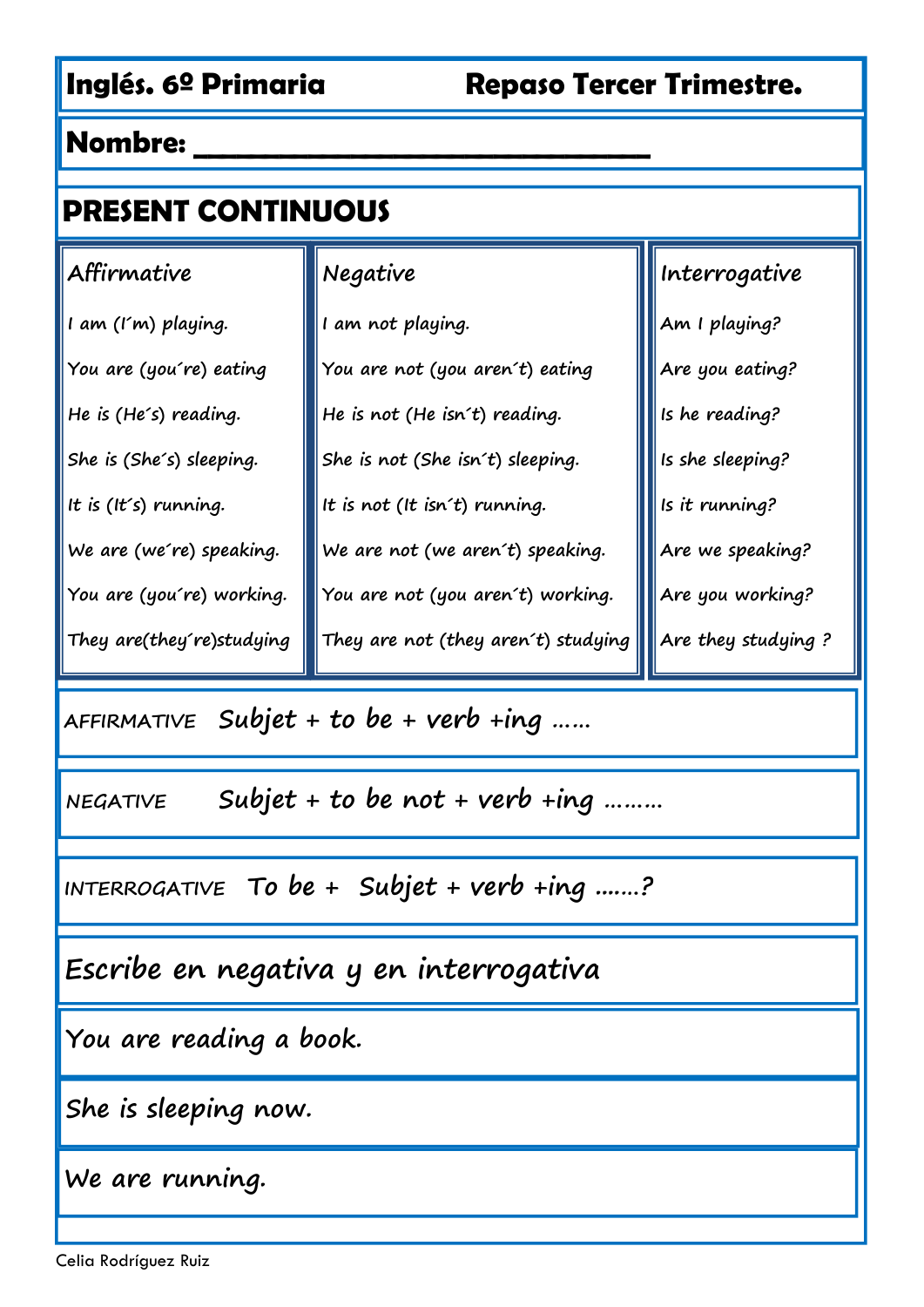| SIMPLE PRESENT                                     |                                        |                 |  |
|----------------------------------------------------|----------------------------------------|-----------------|--|
| $\mathsf{A}$ ffirmative                            | Negative                               | Interrogative   |  |
| I play.                                            | I don't play.                          | Do you play?    |  |
| You eat.                                           | You don't eat.                         | Do you eat?     |  |
| He reads.                                          | He doesn't read.                       | Does he read?   |  |
| She sleeps.                                        | She doesn't sleep.                     | Does she sleep? |  |
| It runs.                                           | It doesn't run.                        | Does it run?    |  |
| We speak.                                          | We don't speak.                        | Do we speak?    |  |
| You work.                                          | You don't work.                        | Do you work?    |  |
| They study.                                        | They don't study.                      | Do they study?  |  |
| AFFIRMATIVE Subjet + verb (3 sing +s, or es)       |                                        |                 |  |
| Subjet + $do/does + not + verb$<br><b>NEGATIVE</b> |                                        |                 |  |
|                                                    | INTERROGATIVE Do /Does + Subjet + verb |                 |  |
|                                                    | Escribe en negativa y en interrogativa |                 |  |
| She goes to the cinema.                            |                                        |                 |  |
| I play tennis every day.                           |                                        |                 |  |
| We live in Madrid.                                 |                                        |                 |  |
|                                                    |                                        |                 |  |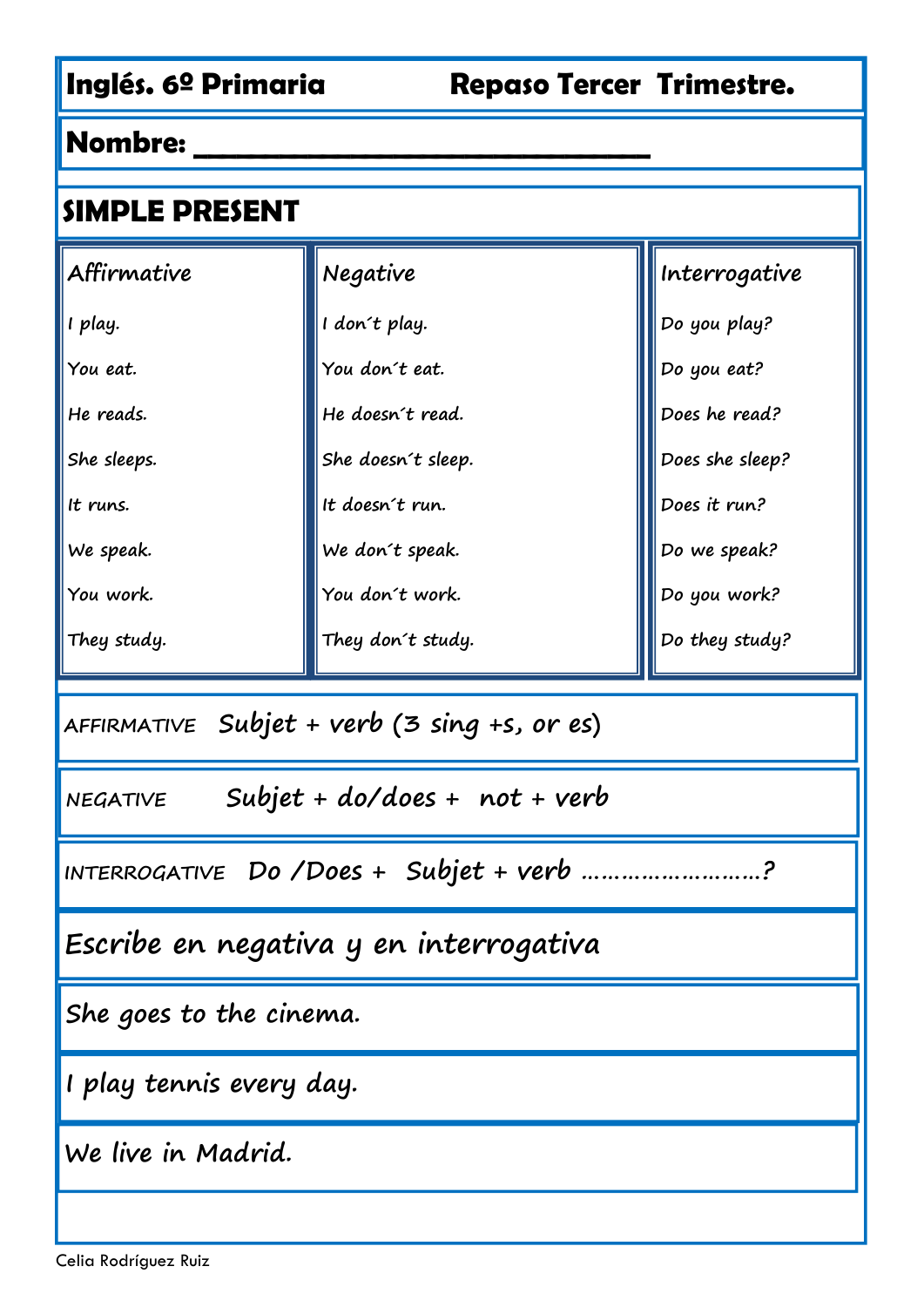# **SIMPLE PRESENT OR PRESENT CONTINUOUS**

| Complete the sentences with the suitable verbs, use simple present or<br>present continuous. |                    |                                                                                    |  |
|----------------------------------------------------------------------------------------------|--------------------|------------------------------------------------------------------------------------|--|
| 1.                                                                                           |                    | They ______________________ (not/ play) tennis on Saturdays, they __________(play) |  |
|                                                                                              | tennis on Fridays. |                                                                                    |  |
| 2.                                                                                           |                    | $She$ _______________________ (not/study) now, she _____________________ (eat).    |  |
| 3.                                                                                           |                    |                                                                                    |  |
|                                                                                              |                    | Sunday they __________________(not/go) to the cinema.                              |  |
| 4.                                                                                           |                    |                                                                                    |  |
| 5.                                                                                           |                    | They ____________ (not/watch) a film now. They ______________(listen) to music.    |  |
| 6.                                                                                           |                    | They _______________(not/live) in Madrid, They _____________(live) in Sevilla.     |  |
| 7.                                                                                           |                    | He __________________ (not/speak), now, he ______________________(sleep).          |  |
| 8.                                                                                           |                    | I ________________________________(do) my homeworks at the time, I allways         |  |
|                                                                                              |                    | (do) my homework in the afternoon.                                                 |  |
| 9.                                                                                           |                    | She ___________________(not/read) the newspaper at the moment, she                 |  |
|                                                                                              |                    |                                                                                    |  |
|                                                                                              |                    |                                                                                    |  |
|                                                                                              |                    |                                                                                    |  |
|                                                                                              |                    |                                                                                    |  |
|                                                                                              |                    |                                                                                    |  |
|                                                                                              |                    |                                                                                    |  |
|                                                                                              |                    | 15. You ________________________(not/speak) now.                                   |  |
|                                                                                              |                    |                                                                                    |  |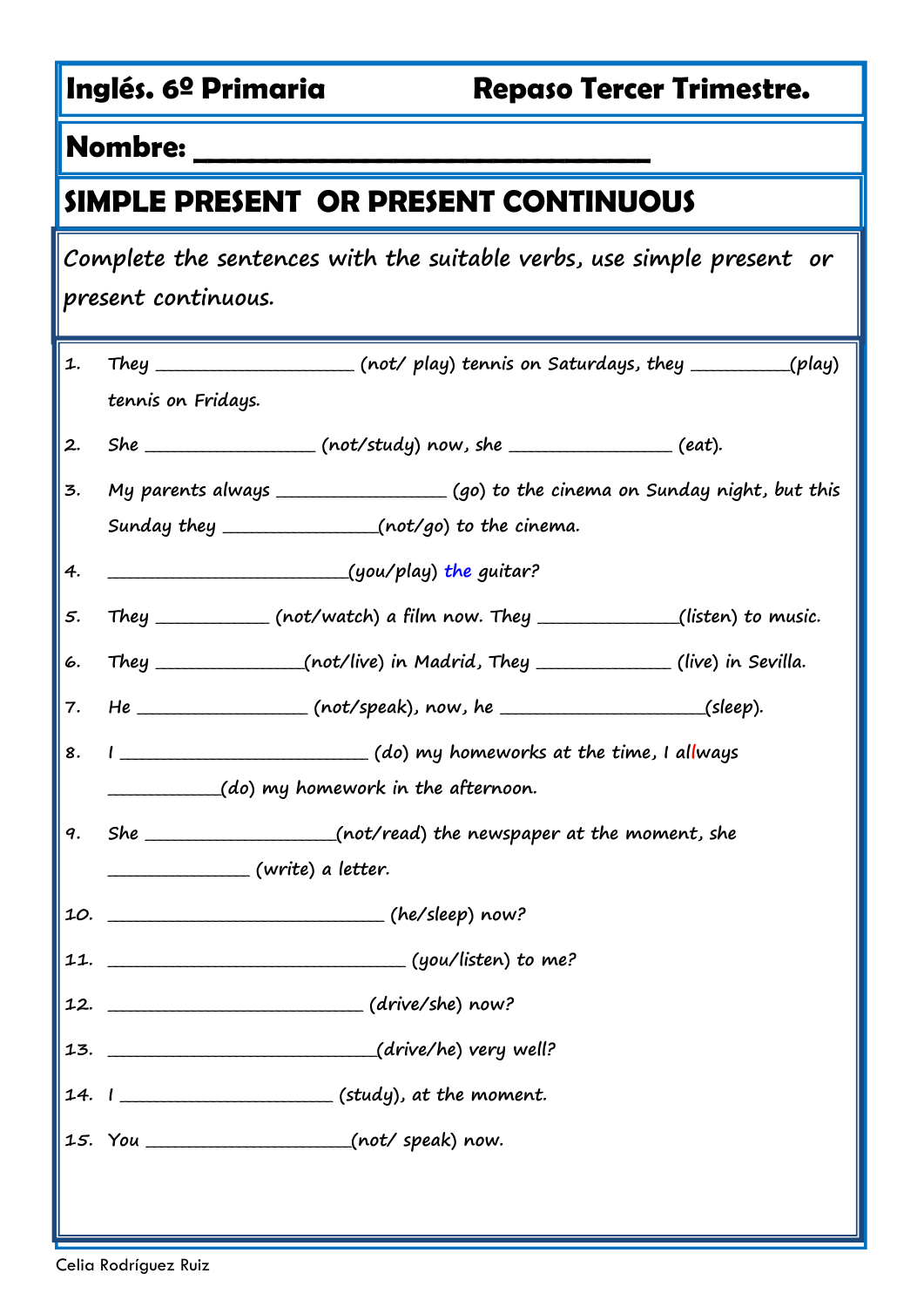# **Nombre: \_\_\_\_\_\_\_\_\_\_\_\_\_\_\_\_\_\_\_\_\_\_\_\_\_\_\_\_\_\_\_\_**

|            | $\mid$ Escribe en interrogativa y negativa las oraciones de la actividad anterior. |
|------------|------------------------------------------------------------------------------------|
| 1.         | $\overline{\phantom{a}}$                                                           |
| $\vert$ 2. | $\overline{\phantom{a}}$                                                           |
| 3.         | $\overline{\phantom{a}}$                                                           |
| 4.         | $\overline{\phantom{a}}$                                                           |
| 5.         | $\overline{\phantom{a}}$                                                           |
| 6.         | $\overline{\phantom{a}}$                                                           |
| 7.         | $\overline{\phantom{a}}$                                                           |
| 8.         | $\overline{\phantom{a}}$                                                           |
| 9.         | $\overline{\phantom{a}}$                                                           |
| 10.,       |                                                                                    |
| 11.,       |                                                                                    |
| 12.,       |                                                                                    |
| $13.$ ,    |                                                                                    |
| 14.        |                                                                                    |
| 15.,       |                                                                                    |
|            |                                                                                    |
|            |                                                                                    |
|            |                                                                                    |
|            |                                                                                    |
|            |                                                                                    |
|            |                                                                                    |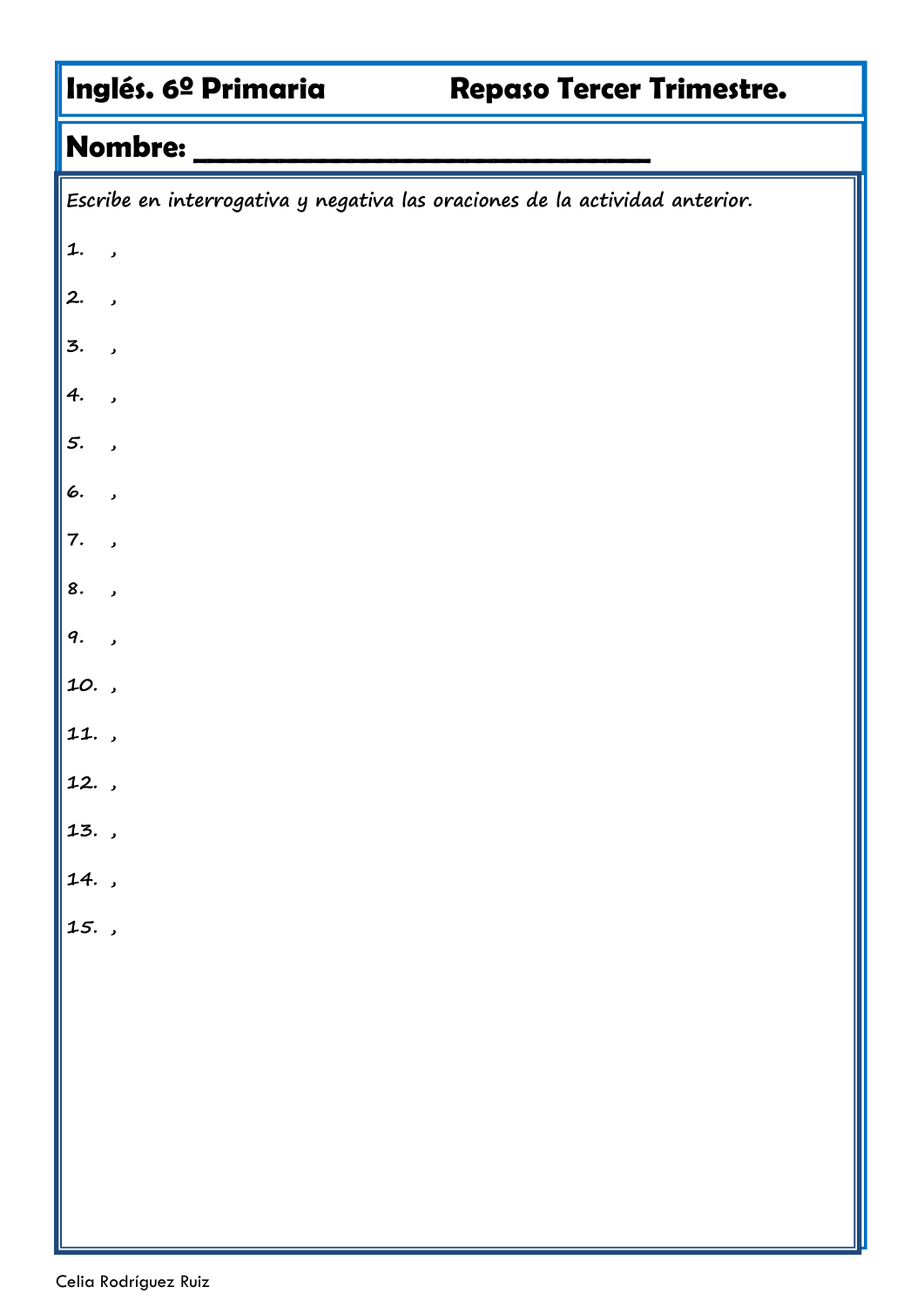#### **Nombre: \_\_\_\_\_\_\_\_\_\_\_\_\_\_\_\_\_\_\_\_\_\_\_\_\_\_\_\_\_\_\_\_**

#### **SIMPLE PAST**

| Affirmative   | Negative           | Interrogative   |
|---------------|--------------------|-----------------|
| I played      | I didn't play.     | Did you play?   |
| You ate.      | You didn't eat.    | Did you eat?    |
| He read.      | He didn't read.    | Did he read?    |
| She sleeped.  | She didn't sleep.  | Did she sleep?  |
| It ran.       | It didn't run.     | Did it run?     |
| We spoke.     | We didn't speak.   | Did we speak?   |
| You worked.   | You didn't work.   | Did you work?   |
| They studied. | They didn't study. | Did they study? |

**AFFIRMATIVE Subjet + verb past ( regular ed, irregular 2º)...**

**NEGATIVE Subjet + did not + verb**

**INTERROGATIVE Did + Subjet + verb ………………………?**

**Escribe en negativa y en interrogativa**

**She went to the cinema**

**I played tennis.**

**We lived in Madrid.**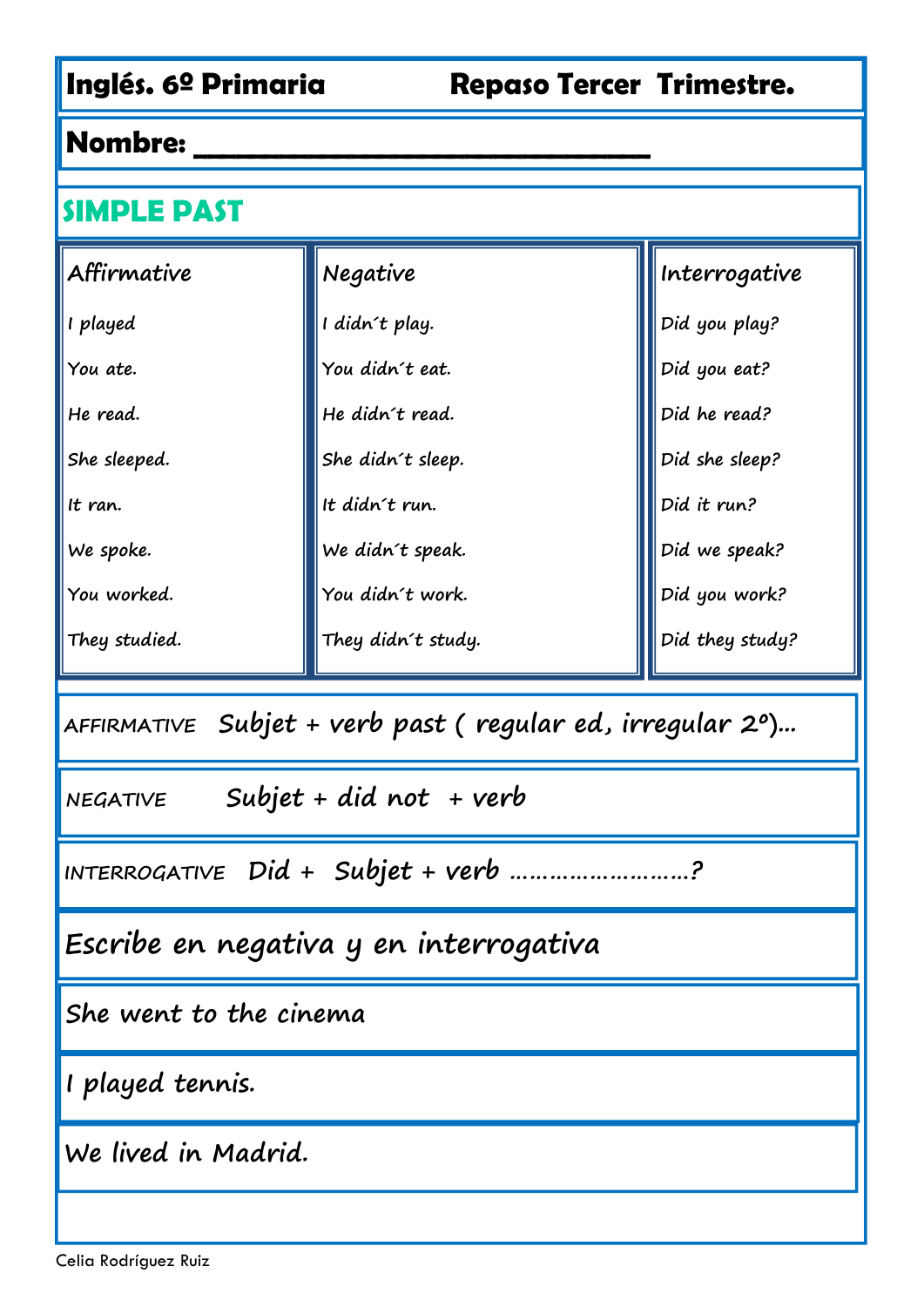| <b>PAST CONTINUOUS</b>                 |                                    |  |
|----------------------------------------|------------------------------------|--|
| Negative                               | Interrogative                      |  |
| I was not (wasn't) playing.            | Was I playing?                     |  |
| You were not (weren't) eating          | Were you eating?                   |  |
| He was not (He wassn't) reading.       | Was he reading?                    |  |
| She was not (She wasn't) sleeping.     | Was she sleeping?                  |  |
| It was not (It wasn't) running.        | Was it running?                    |  |
| We were not (we weren't) speaking.     | Were we speaking?                  |  |
| You were not (you weren't) working.    | Were you working?                  |  |
| They were not (they weren't) studying. | $\blacksquare$ Were they studying? |  |
|                                        |                                    |  |

**AFFIRMATIVE Subjet + to be past (was/were) + verb +ing ……**

**NEGATIVE Subjet + to be past (was/were) not + verb +ing**

**INTERROGATIVE To be past (was/were) + Subjet + verb +ing..…?**

**Escribe en negativa y en interrogativa**

**You were reading a book.**

**She was sleeping.**

**We were running.**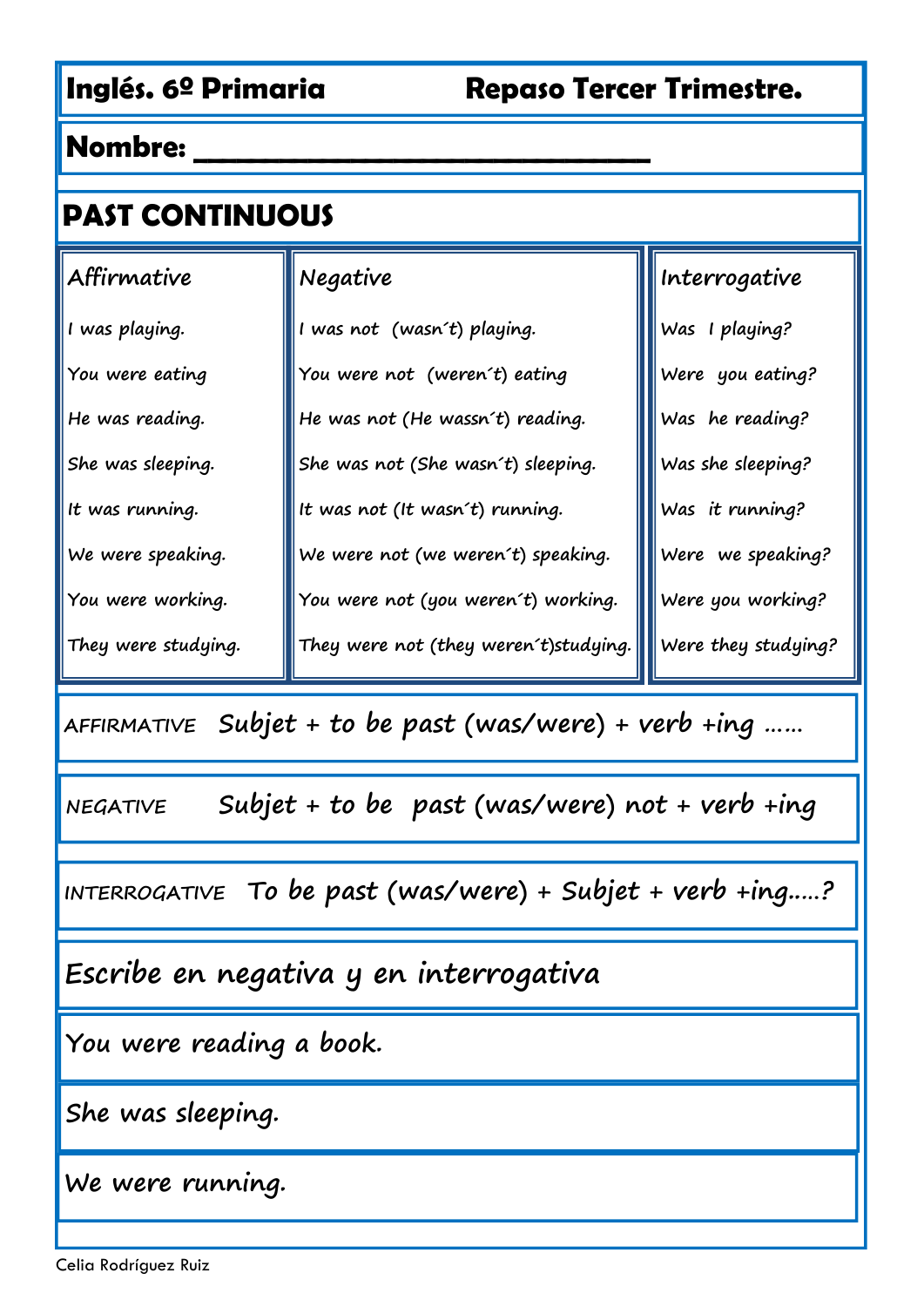# **Simple Past or Past Continuous/ Past and Present**

| Fill in the blanks with the SUITABLE verbs in past tense              |                                                                                  |  |  |  |
|-----------------------------------------------------------------------|----------------------------------------------------------------------------------|--|--|--|
| Ann __________ (read) a book yesterday.                               |                                                                                  |  |  |  |
| 1.                                                                    | My sister ________________(play) tennis when you _______________(arrive).        |  |  |  |
| 2.                                                                    | We _______________ (listen) to music when my mother _____________ (call) us.     |  |  |  |
| 3.                                                                    | My brother ___________(sleep) while I __________________(do) my homework.        |  |  |  |
|                                                                       | 4. They ____________________(study) while we ___________________(work) out.      |  |  |  |
| 5.                                                                    |                                                                                  |  |  |  |
| 6.                                                                    | You _______________________(speak), when the accident _______________(happened). |  |  |  |
| 7.                                                                    | They ______(clean) the house, while you $\qquad (do)$ the dinner.                |  |  |  |
| 8.                                                                    | Tom _________________(go) to the cinema yesterday.                               |  |  |  |
|                                                                       | 9. My mother _______ (run) this morning, when she ___________(fell) bad.         |  |  |  |
|                                                                       |                                                                                  |  |  |  |
| Fill in the blanks with verbs in simple past or simple present. tense |                                                                                  |  |  |  |
|                                                                       |                                                                                  |  |  |  |
| 2.                                                                    |                                                                                  |  |  |  |
| 3.                                                                    |                                                                                  |  |  |  |
| 4.                                                                    | My brother _______________________ (read) the newspaper every morning.           |  |  |  |
| 5.                                                                    |                                                                                  |  |  |  |
| 6.                                                                    |                                                                                  |  |  |  |
| 7.                                                                    |                                                                                  |  |  |  |
|                                                                       |                                                                                  |  |  |  |
|                                                                       |                                                                                  |  |  |  |

Celia Rodríguez Ruiz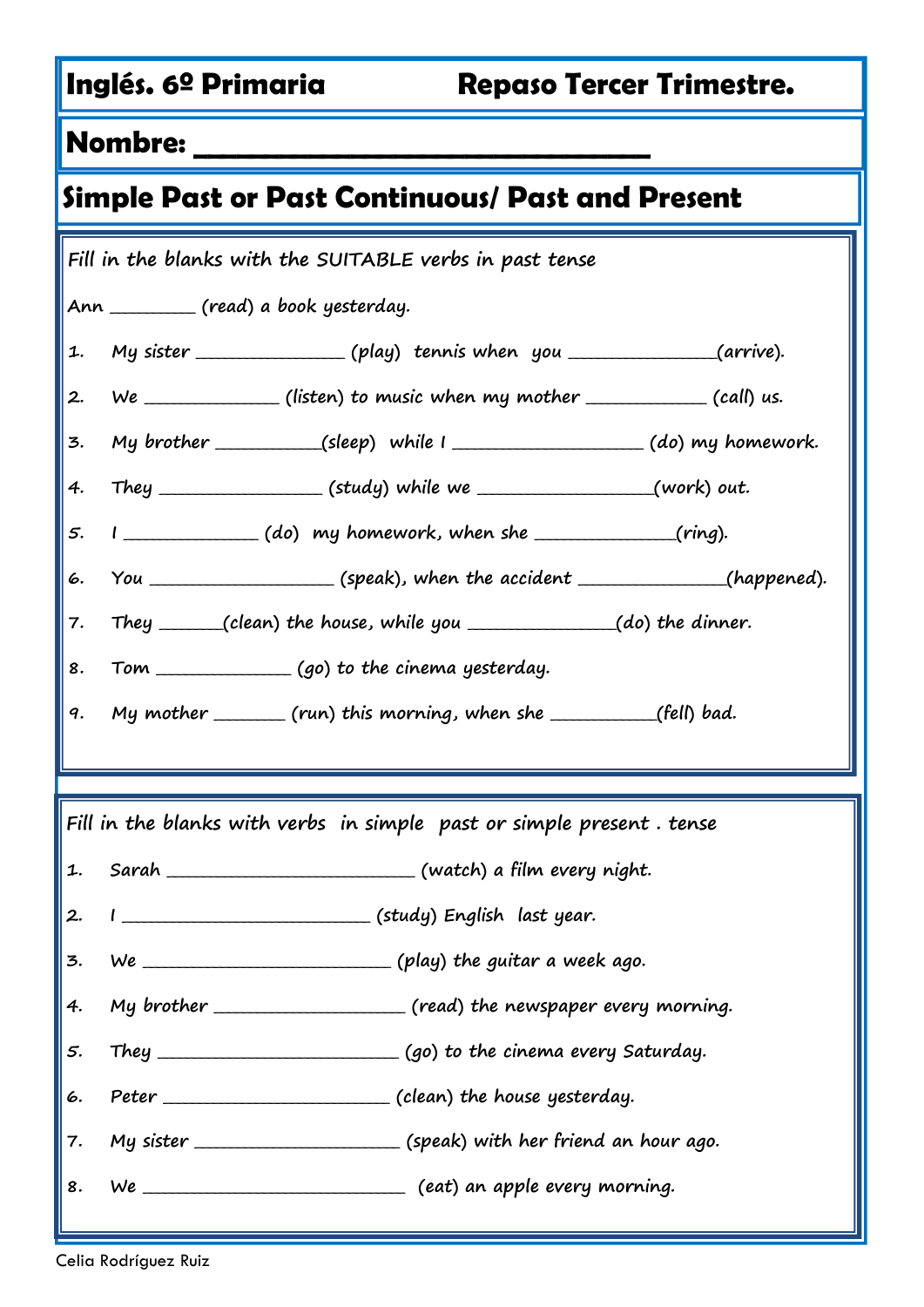# **Nombre: \_\_\_\_\_\_\_\_\_\_\_\_\_\_\_\_\_\_\_\_\_\_\_\_\_\_\_\_\_\_\_\_**

### Complete

| <b>AFFIRMATIVE</b>    | <b>NEGATIVE</b>         | <b>INTERROGATIVE</b> |
|-----------------------|-------------------------|----------------------|
| You were funny.       |                         |                      |
|                       | I didn't speak.         |                      |
|                       |                         | Is she dancing?      |
| We were eating.       |                         |                      |
|                       | She doesn't study.      |                      |
|                       |                         | Can you sing?        |
| There are two books.  |                         |                      |
|                       | Ann wasn't reading.     |                      |
|                       |                         | Do you play tennis?  |
| She went to the park. |                         |                      |
|                       | I can't play the piano. |                      |
|                       |                         |                      |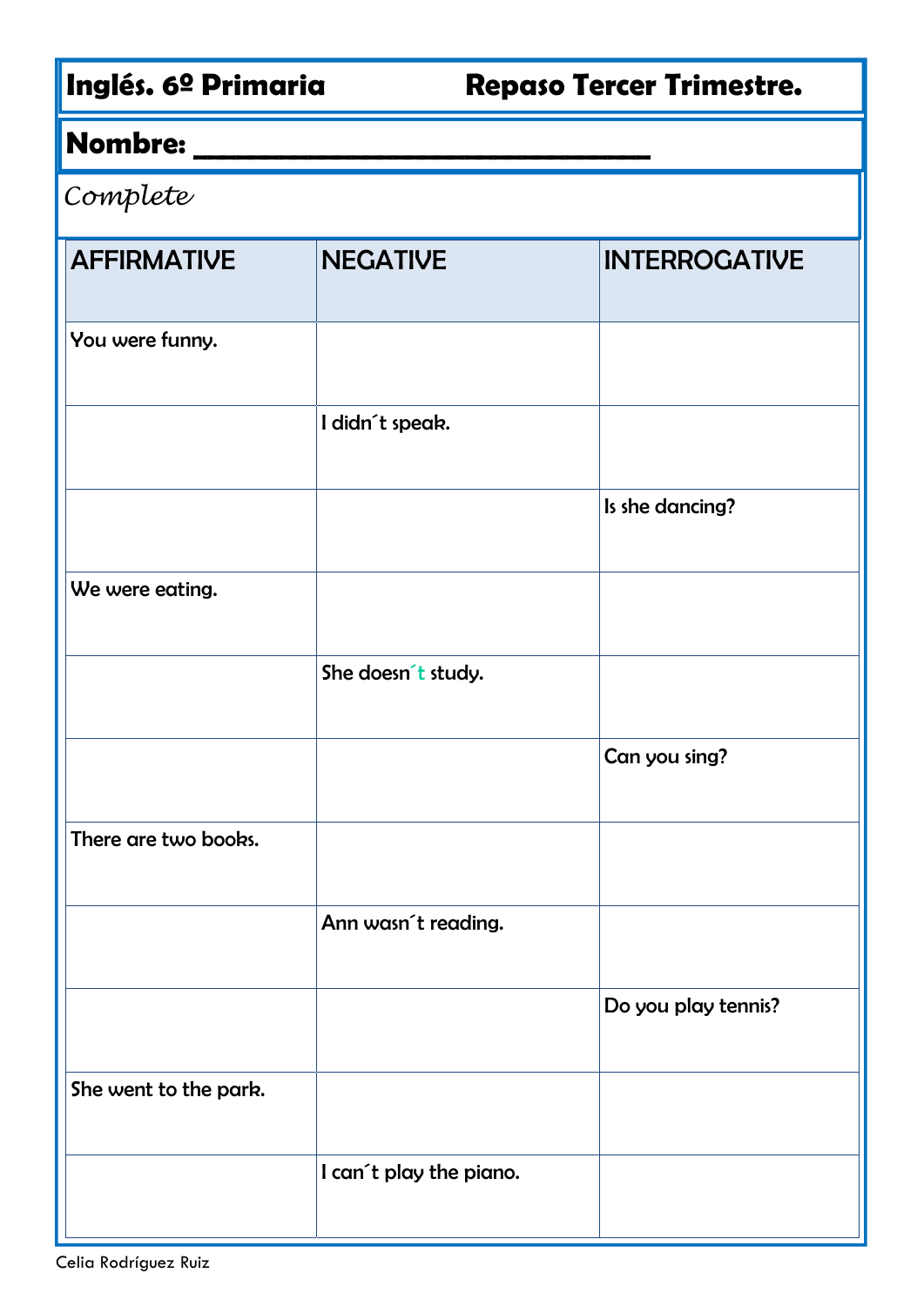# **Nombre: \_\_\_\_\_\_\_\_\_\_\_\_\_\_\_\_\_\_\_\_\_\_\_\_\_\_\_\_\_\_\_\_**

| Complete                  |                                |                      |                           |
|---------------------------|--------------------------------|----------------------|---------------------------|
| <b>Simple Present</b>     | <b>Present Conti-</b><br>nuous | <b>Simple Past</b>   | <b>Past Continuous</b>    |
| I go to the cinema        | I am going to the cinema       | I went to the cinema | I was going to the cinema |
| <b>You live in Madrid</b> |                                |                      |                           |
| She eats an apple.        |                                |                      |                           |
| We drink water.           |                                |                      |                           |
| They study English.       |                                |                      |                           |
| He does the homework.     |                                |                      |                           |
| Ann reads the book.       |                                |                      |                           |
| Tom writes a letter.      |                                |                      |                           |
| I play tennis.            |                                |                      |                           |
| My father works here.     |                                |                      |                           |
| They win the race.        |                                |                      |                           |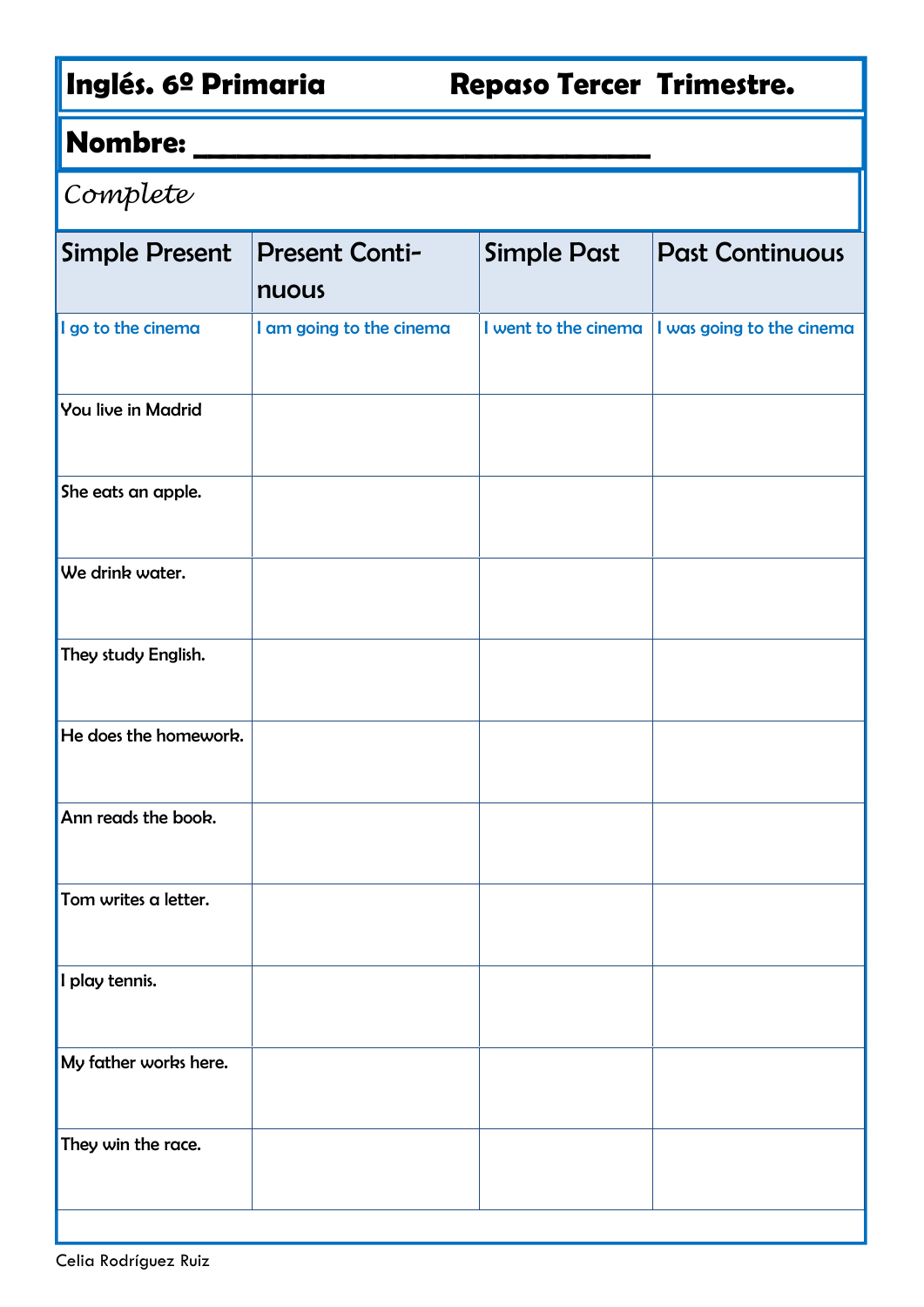| <b>PRESENT PERFECT</b> |                      |                    |
|------------------------|----------------------|--------------------|
| Affirmative            | Negative             | Interrogative      |
| I have played          | I haven't played.    | Have I played?     |
| You have eaten.        | You haven't eaten.   | Have you eaten?    |
| He has read.           | He hasn't read.      | Has he read?       |
| She has slept.         | She hasn't slept.    | Has she slept?     |
| It has run.            | It hasn't run.       | Has it run?        |
| We have spoken.        | We haven't spoken    | Have we spoken?    |
| You have worked.       | You haven't worked.  | Have you worked?   |
| They have studied.     | They haven't studied | Have they studied? |

## **AFFIRMATIVE**

**Subjet + have/has + past participleof the verb**

**NEGATIVE**

**Subjet + have/has not+ past participleof the verb**

**INTERROGATIVE**

**Have/has+ Subjet + past participleof the verb……………?**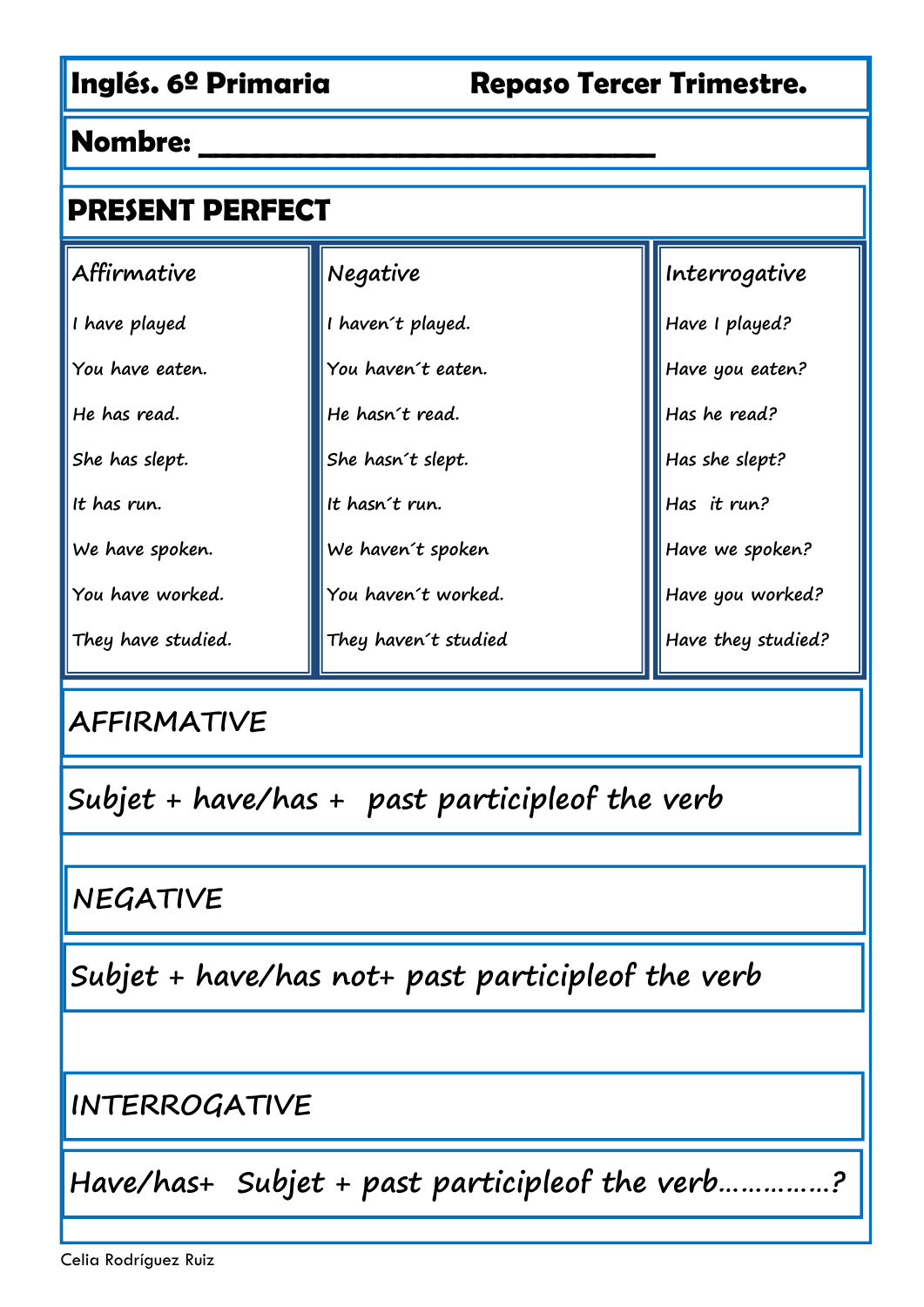# **PRESENT PERFECT CONTINUOUS**

#### **Affirmative**

**I have been playing.**

**You have been eating. He has been Reading. She has been sleeping. It has been running.**

**We have been speaking.**

**You have been working.**

**They have been studying.**

## **AFFIRMATIVE**

**Subjet + have/has + been + verb ing**

**NEGATIVE**

**Subjet + have/has not+ been + verb ing**

**INTERROGATIVE**

**Have/has+ Subjet +been + verb ing………?**

**Negative I haven´t been playing. You haven´t been eating. He hasn´t been Reading. She hasn´t been sleeping.. It hasn´t been running. We haven´t been speaking. You haven´t been working. They haven´t been studying.**

**Interrogative Have I been playing? Have you been eating? Has he been reading? Has she been sleeping? Has it been running? Have we been speaking? Have you been working? Have they been studying?**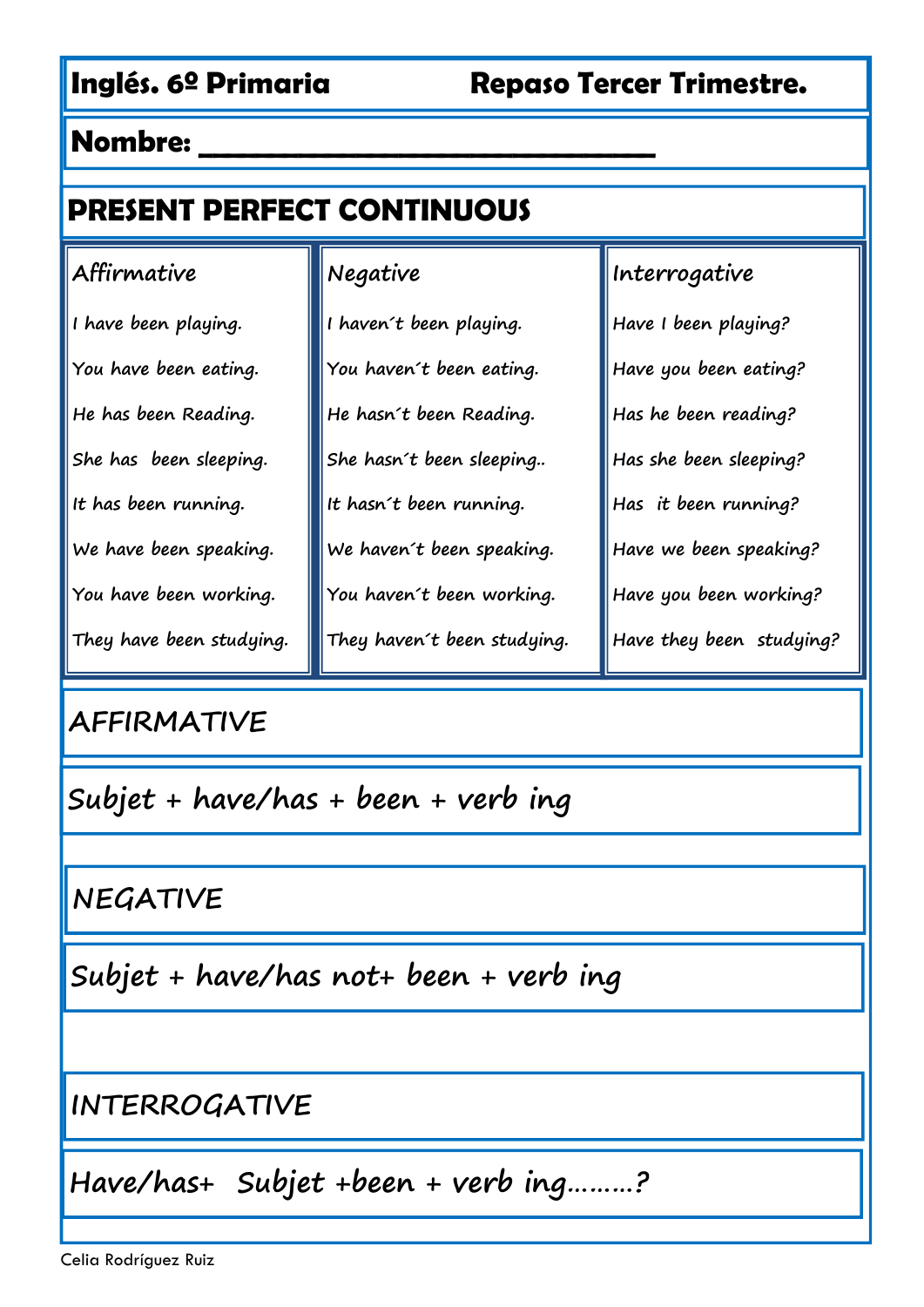## **PRESENT PERFECT OR PRESENT CONTINUOUS**

**Fill in the blanks with the verb**

- **1. Ann \_\_\_\_\_\_\_\_\_\_\_\_ (read) a book yet.**
- **2. My sister \_\_\_\_\_\_\_ (play) tennis yesterday.**
- **3. We \_\_\_\_\_\_\_\_\_ (listen) to music before.**
- **4. My brother \_\_\_\_\_\_\_ (sleep) last night.**
- **5. They \_\_\_\_\_\_\_\_ (study) this morning.**
- **6. I \_\_\_\_\_\_\_\_ (do) my homework before dinner.**
- **7. You \_\_\_\_\_\_\_\_ (speak) with my mother.**
- **8. They \_\_\_\_\_\_\_\_\_(clean) the house yet.**
- **9. Tom \_\_\_\_\_\_\_\_\_ (go) to the cinema this Sunday.**
- **10. My mother \_\_\_\_\_\_\_\_\_\_ (run) very fast today.**

**Fill in the blanks with the present continuous or present perfect .**

- **1. Sarah \_\_\_\_\_\_\_\_\_\_\_\_\_\_\_\_\_\_\_\_\_\_\_\_\_\_\_\_\_\_\_\_\_\_\_ (watch) a film in this moment**
- **2. I \_\_\_\_\_\_\_\_\_\_\_\_\_\_\_\_\_\_\_\_\_\_\_\_\_\_\_\_\_\_\_\_\_\_\_ (study) English every day.**
- **3. We \_\_\_\_\_\_\_\_\_\_\_\_\_\_\_\_\_\_\_\_\_\_\_\_\_\_\_\_\_\_\_\_\_\_\_ (play) the guitar on Mondays.**
- **4. My brother \_\_\_\_\_\_\_\_\_\_\_\_\_\_\_\_\_\_\_\_\_\_\_\_\_\_\_ (read) the newspaper now.**
- **5. They \_\_\_\_\_\_\_\_\_\_\_\_\_\_\_\_\_\_\_\_\_\_\_\_\_\_\_\_\_\_\_\_\_\_ (go) to the cinema every Saturday.**
- **6. Peter \_\_\_\_\_\_\_\_\_\_\_\_\_\_\_\_\_\_\_\_\_\_\_\_\_\_\_\_\_\_\_\_ (clean) the house in this moment.**
- **7. My sister \_\_\_\_\_\_\_\_\_\_\_\_\_\_\_\_\_\_\_\_\_\_\_\_\_\_\_\_\_ (speak) with her friend now.**
- **8. We \_\_\_\_\_\_\_\_\_\_\_\_\_\_\_\_\_\_\_\_\_\_\_\_\_\_\_\_\_\_\_\_\_\_\_\_\_ (eat) an apple every morning.**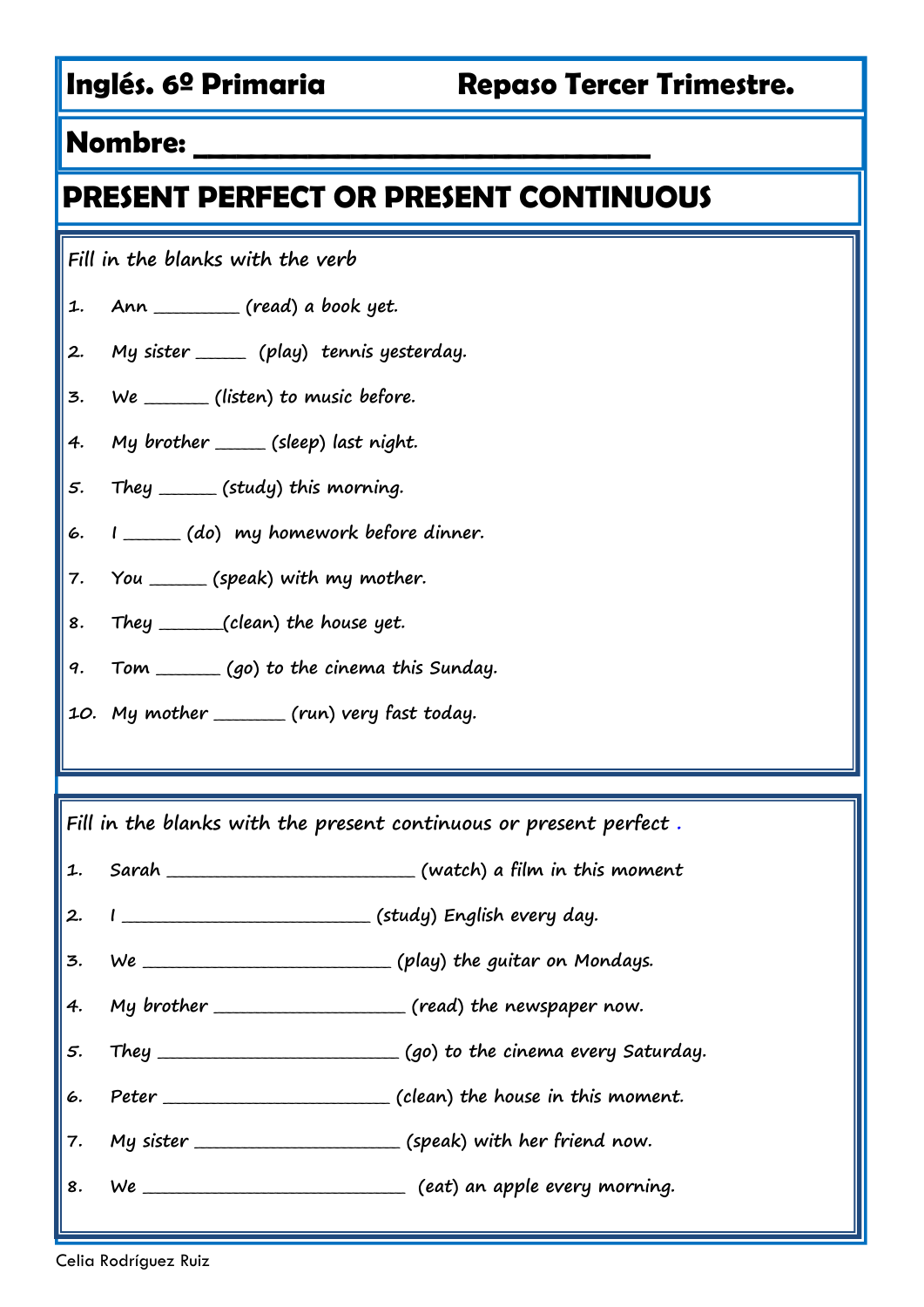| <b>FUTURE (WILL)</b>                                |                                   |                  |  |
|-----------------------------------------------------|-----------------------------------|------------------|--|
| Affirmative                                         | Negative                          | Interrogative    |  |
| I will play                                         | I will not (won't) play.          | Will I play?     |  |
| You will eat                                        | You will not (won't) eat.         | Will you eat?    |  |
| He will read.                                       | He will not (He won't) read.      | Will he read?    |  |
| She will sleep.                                     | She will not (She won't) sleep.   | Will she sleep?  |  |
| It will run.                                        | It will not (It won't) run.       | Will it run?     |  |
| We will speak.                                      | We will not (we won't) speak.     | Will we speak?   |  |
| You will work.                                      | You will not (you won't) work.    | Will you work?   |  |
| They will study.                                    | They will not (they won't) study. | Will they study? |  |
| $A$ FFIRMATIVE Subjet + will + verb                 |                                   |                  |  |
| Subjet + will not (won't) + verb<br><b>NEGATIVE</b> |                                   |                  |  |
| INTERROGATIVE Will + Subjet + verb?                 |                                   |                  |  |
| Escribe en negativa y en interrogativa              |                                   |                  |  |
| You will read a book.                               |                                   |                  |  |
| She will sleep.                                     |                                   |                  |  |

**We will run.**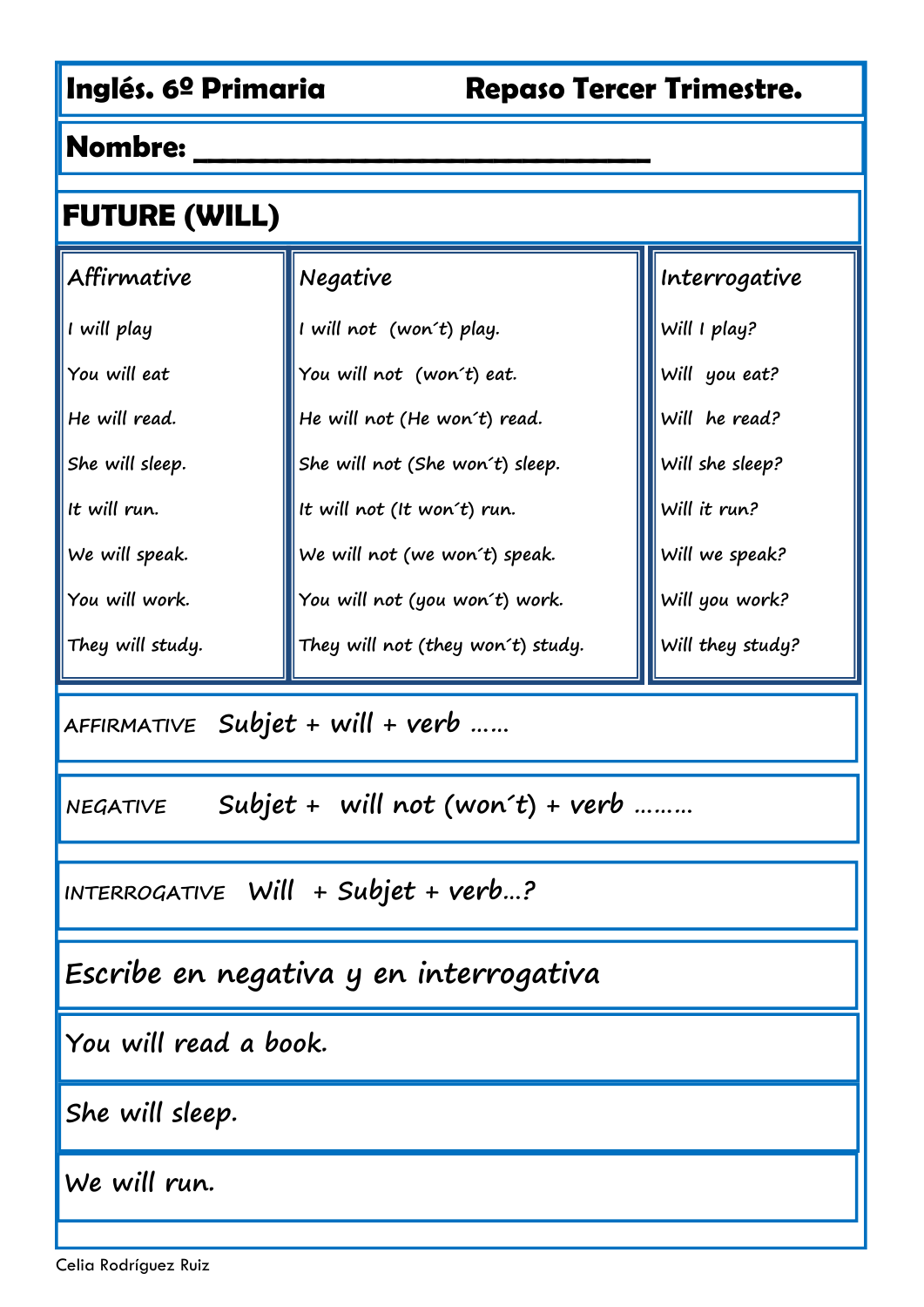# **FUTURE (GOING TO)**

| Affirmative              | Negative                       | Interrogative                      |
|--------------------------|--------------------------------|------------------------------------|
| I am going to play       | I am not going to play.        | Am I going to play?                |
| You are going to eat     | You are not going to eat.      | Are you going to eat?              |
| He is goingo to read.    | He is not going to read.       | Is he going to read?               |
| She is going to sleep.   | She is not going to sleep.     | Is she going to sleep?             |
| It is going to run.      | It is not going to run.        | Is it going to run?                |
| We are going to speak.   | $ $ We are not going to speak. | $\parallel$ Are we going to speak? |
| You are going to work.   | You are not going to work.     | Are you goingo to work?            |
| They are going to study. | They are not going to study.   | Are they going to study?           |

**AFFIRMATIVE Subjet + to be + going to + verb ……**

**NEGATIVE Subjet + to be not (won´t) going to + verb ………**

**INTERROGATIVE To be + Subjet + going to + verb…?**

**Escribe en negativa y en interrogativa**

**You are going to read a book.**

**She is going to sleep.**

**We are going to run.**

Celia Rodríguez Ruiz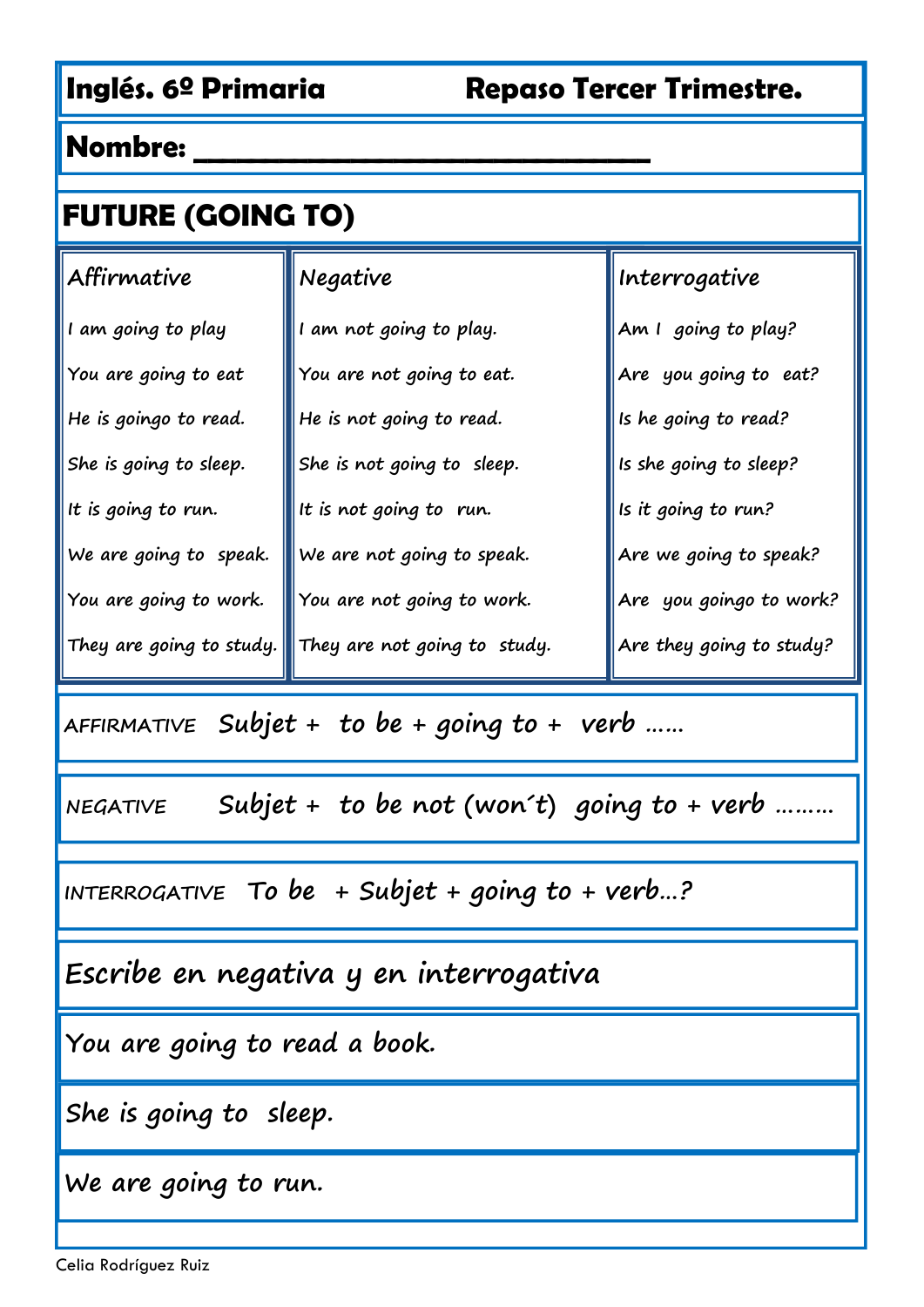#### **Nombre: \_\_\_\_\_\_\_\_\_\_\_\_\_\_\_\_\_\_\_\_\_\_\_\_\_\_\_\_\_\_\_\_**

|  |  | <b>PRESENT PERFECT</b> |  |  |  |
|--|--|------------------------|--|--|--|
|  |  |                        |  |  |  |

**Turn the sentences into negative**

**1. Ann has watered the plants.**

**\_\_\_\_\_\_\_\_\_\_\_\_\_\_\_\_\_\_\_\_\_\_\_\_\_\_\_\_\_\_\_\_\_\_\_\_\_\_\_\_\_\_\_\_\_**

**\_\_\_\_\_\_\_\_\_\_\_\_\_\_\_\_\_\_\_\_\_\_\_\_\_\_\_\_\_\_\_\_\_\_\_\_\_\_\_\_\_\_\_\_\_\_**

**\_\_\_\_\_\_\_\_\_\_\_\_\_\_\_\_\_\_\_\_\_\_\_\_\_\_\_\_\_\_\_\_\_\_\_\_\_\_\_\_\_\_\_\_**

- **2. We have listened to music.**
- **3. My father has driven.**
- **4. I have played basketball.**
- **5. They have eaten in my home.**

**\_\_\_\_\_\_\_\_\_\_\_\_\_\_\_\_\_\_\_\_\_\_\_\_\_\_\_\_\_\_\_\_\_\_\_\_\_\_\_\_\_\_\_\_\_**

**\_\_\_\_\_\_\_\_\_\_\_\_\_\_\_\_\_\_\_\_\_\_\_\_\_\_\_\_\_\_\_\_\_\_\_\_\_\_\_\_\_\_\_\_**

**Turn the sentences into interrogative**

**1. My aunt has lived in this house.**

**\_\_\_\_\_\_\_\_\_\_\_\_\_\_\_\_\_\_\_\_\_\_\_\_\_\_\_\_\_\_\_\_\_\_\_\_\_\_\_\_\_\_\_\_\_**

- **2. They have played tennis.**
- **3. My mother has driven the car.**

**\_\_\_\_\_\_\_\_\_\_\_\_\_\_\_\_\_\_\_\_\_\_\_\_\_\_\_\_\_\_\_\_\_\_\_\_\_\_\_\_\_\_\_\_**

**\_\_\_\_\_\_\_\_\_\_\_\_\_\_\_\_\_\_\_\_\_\_\_\_\_\_\_\_\_\_\_\_\_\_\_\_\_\_\_\_\_\_\_\_**

**\_\_\_\_\_\_\_\_\_\_\_\_\_\_\_\_\_\_\_\_\_\_\_\_\_\_\_\_\_\_\_\_\_\_\_\_\_\_\_\_\_\_\_\_\_**

**\_\_\_\_\_\_\_\_\_\_\_\_\_\_\_\_\_\_\_\_\_\_\_\_\_\_\_\_\_\_\_\_\_\_\_\_\_\_\_\_\_\_\_\_\_\_**

- **4. You have studied English.**
- **5. My brother has spoken.**

**Complete the sentences with have or has . Write short answers.**

|    | 1. ___________________Sarah watched the TV? Yes, _______________/ No, _________________. |
|----|------------------------------------------------------------------------------------------|
| 2. |                                                                                          |
| 3. |                                                                                          |
| 4. |                                                                                          |
| 5. | Peter gone to the cinema ? Yes, __________. No, ___________.                             |
| 6. | the children done their homework? Yes, __________. No, __________.                       |
| 7. | your mother worked here? Yes, ______________. No, ____________.                          |
|    |                                                                                          |
|    |                                                                                          |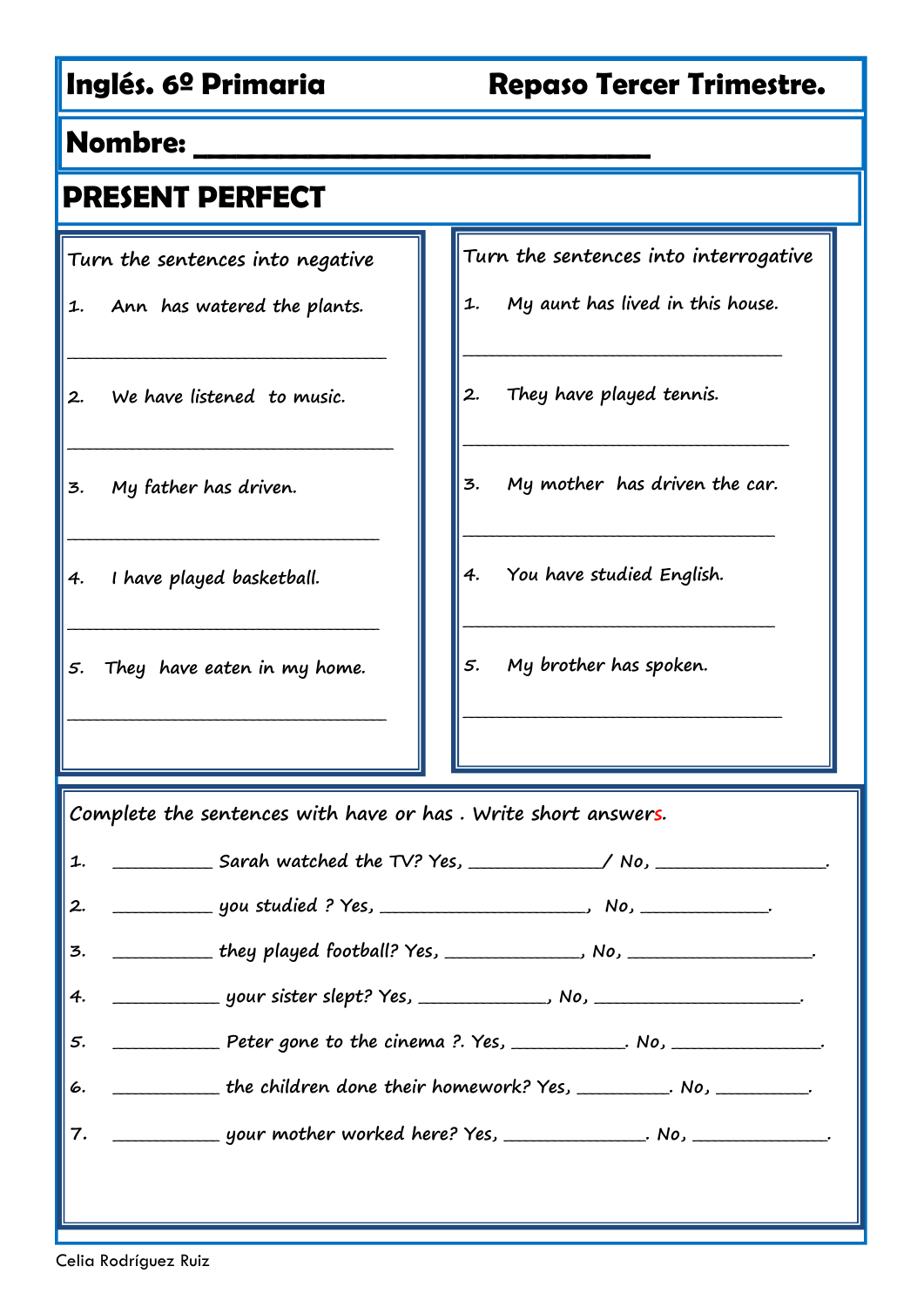# **FUTURE WILL and BE GOING TO**

Write the negative and interrogative

| <b>AFFIRMATIVE</b>           | <b>NEGATIVE</b> | <b>INTERROGATIVE</b> |
|------------------------------|-----------------|----------------------|
| I will play.                 |                 |                      |
| We are going to<br>listen.   |                 |                      |
| My father will<br>cook.      |                 |                      |
| They are going to<br>eat.    |                 |                      |
| She will read.               |                 |                      |
| You are going to stu-<br>dy. |                 |                      |
| My sister will drive.        |                 |                      |
| Tom is going to spe-<br>ak.  |                 |                      |
| My aunt will sing.           |                 |                      |
| He is going to learn.        |                 |                      |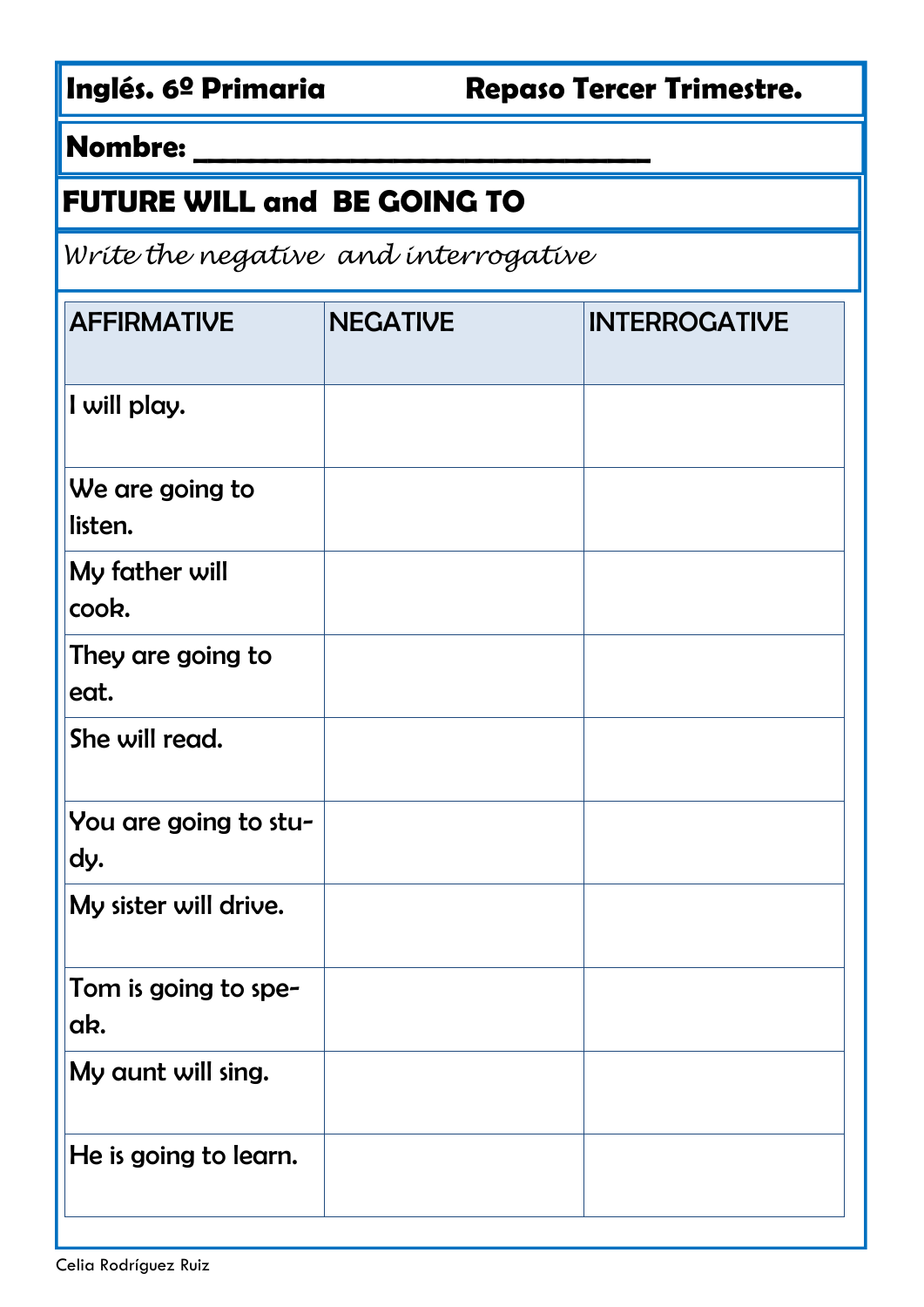# **FUTURE (WILL AND GOING TO)**

**Fill in the blanks with the verb**

- **1. Ann \_\_\_\_\_\_\_\_\_\_\_\_ (read) a book this afternoon.**
- **2. My sister \_\_\_\_\_\_\_ (play) tennis at six o´clock.**
- **3. We \_\_\_\_\_\_\_\_\_ (listen) to music after.**
- **4. My brother \_\_\_\_\_\_\_ (travel) to London tomorrow.**
- **5. They \_\_\_\_\_\_\_\_ (travel) to London the next year.**
- **6. I \_\_\_\_\_\_\_\_ (live) in a big house in the future.**
- **7. You \_\_\_\_\_\_\_\_ (study) English this year.**
- **8. They \_\_\_\_\_\_\_\_\_(work) in New York.**
- **9. Tom \_\_\_\_\_\_\_\_\_ (go) to the cinema this Sunday.**
- **10. My mother \_\_\_\_\_\_\_\_\_\_ (run) very fast today.**

**Fill in the blanks with the verb in future tense**

- **1. Sarah \_\_\_\_\_\_\_\_\_\_\_\_\_\_\_\_\_\_\_\_\_\_\_\_\_\_\_\_\_\_\_\_\_\_\_ (watch) a film this afterrnoon.**
- **2. I \_\_\_\_\_\_\_\_\_\_\_\_\_\_\_\_\_\_\_\_\_\_\_\_\_\_\_\_\_\_\_\_\_\_\_ (study) English at 5 o´clock.**
- **3. We \_\_\_\_\_\_\_\_\_\_\_\_\_\_\_\_\_\_\_\_\_\_\_\_\_\_\_\_\_\_\_\_\_\_\_ (play) the guitar the next year.**
- **4. My brother \_\_\_\_\_\_\_\_\_\_\_\_\_\_\_\_\_\_\_\_\_\_\_\_\_\_\_ (write) a book in the future.**
- **5. They \_\_\_\_\_\_\_\_\_\_\_\_\_\_\_\_\_\_\_\_\_\_\_\_\_\_\_\_\_\_\_\_\_\_ (go) to the cinema on Saturday.**
- **6. Peter \_\_\_\_\_\_\_\_\_\_\_\_\_\_\_\_\_\_\_\_\_\_\_\_\_\_\_\_\_\_\_\_ (win) the race.**
- **7. My sister \_\_\_\_\_\_\_\_\_\_\_\_\_\_\_\_\_\_\_\_\_\_\_\_\_\_\_\_\_ (study) after.**
- **8. We \_\_\_\_\_\_\_\_\_\_\_\_\_\_\_\_\_\_\_\_\_\_\_\_\_\_\_\_\_\_\_\_\_\_\_\_\_ (eat) with your parents on Monday.**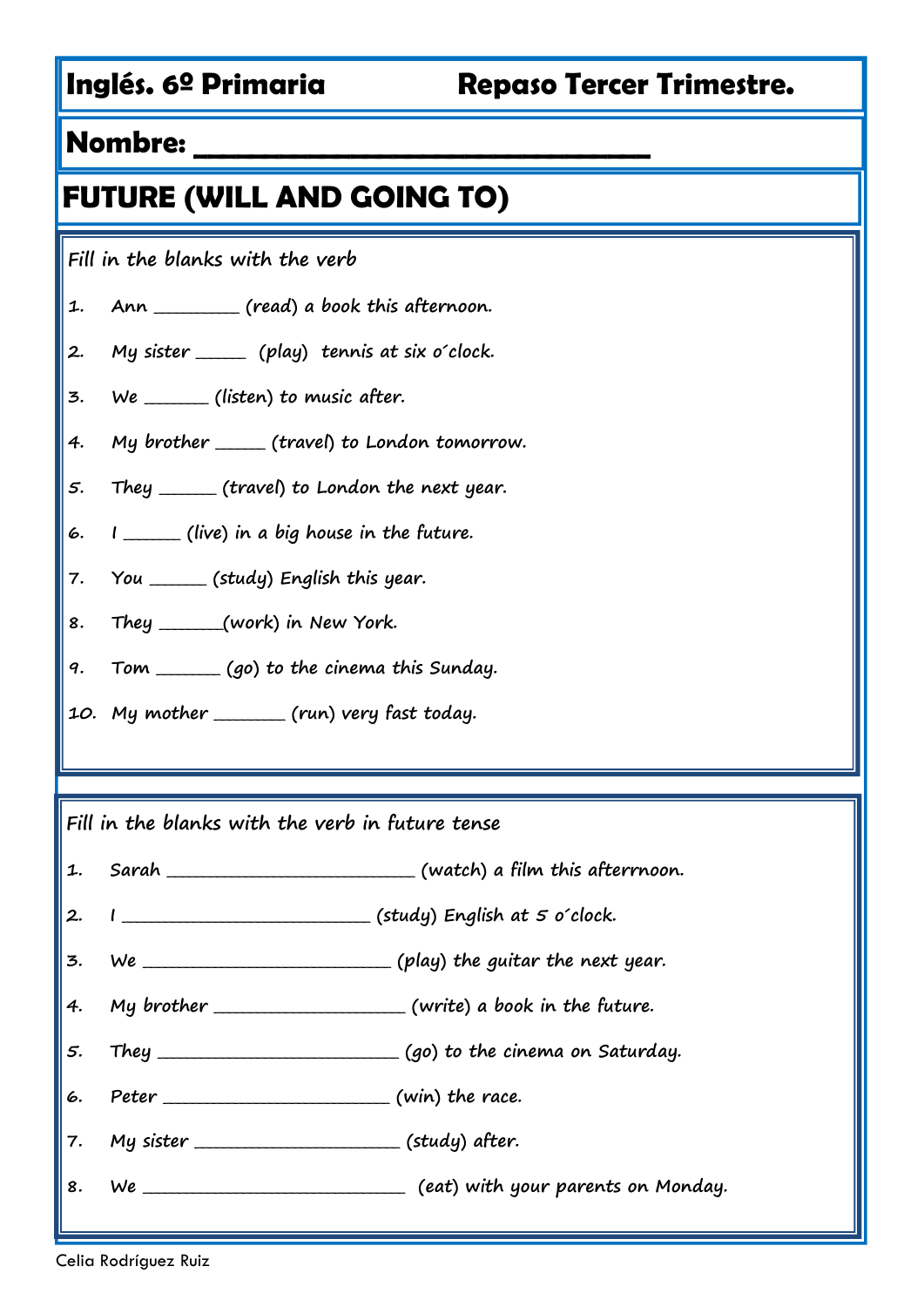| Inglés. 6º Primaria<br><b>Repaso Tercer Trimestre.</b>             |                                                                      |  |  |  |  |  |
|--------------------------------------------------------------------|----------------------------------------------------------------------|--|--|--|--|--|
| <b>Nombre:</b>                                                     |                                                                      |  |  |  |  |  |
| <b>Primer Condicional. If present + will. Situaciones posibles</b> |                                                                      |  |  |  |  |  |
| IF CLAUSE                                                          | <b>MAIN CLAUSE</b>                                                   |  |  |  |  |  |
| IF + PRESENT TENSE                                                 | WILL + VERB                                                          |  |  |  |  |  |
| If it rains today                                                  | I'll stay at home                                                    |  |  |  |  |  |
| Completa con el verbo en la forma correspondiente                  |                                                                      |  |  |  |  |  |
| . If he ______(be) busy, $1$ ____________(come) back<br>tomorrow.  |                                                                      |  |  |  |  |  |
| If I ________(have) time, I __________(visit) my aunt.             |                                                                      |  |  |  |  |  |
| ach.                                                               | If It $\frac{1}{1}$ (warm) tomorow, we $\frac{1}{1}$ (go) to the be- |  |  |  |  |  |
| . If he _____________(not do) his homework, he ________            |                                                                      |  |  |  |  |  |
| (not go) to the party.                                             |                                                                      |  |  |  |  |  |
|                                                                    |                                                                      |  |  |  |  |  |
|                                                                    | If you $(work)$ hard, you $(become)$                                 |  |  |  |  |  |
| a millonaire someday.                                              |                                                                      |  |  |  |  |  |
| If It $(be) \text{ cold, you}$ (wear) warm<br>clothes.             |                                                                      |  |  |  |  |  |
|                                                                    |                                                                      |  |  |  |  |  |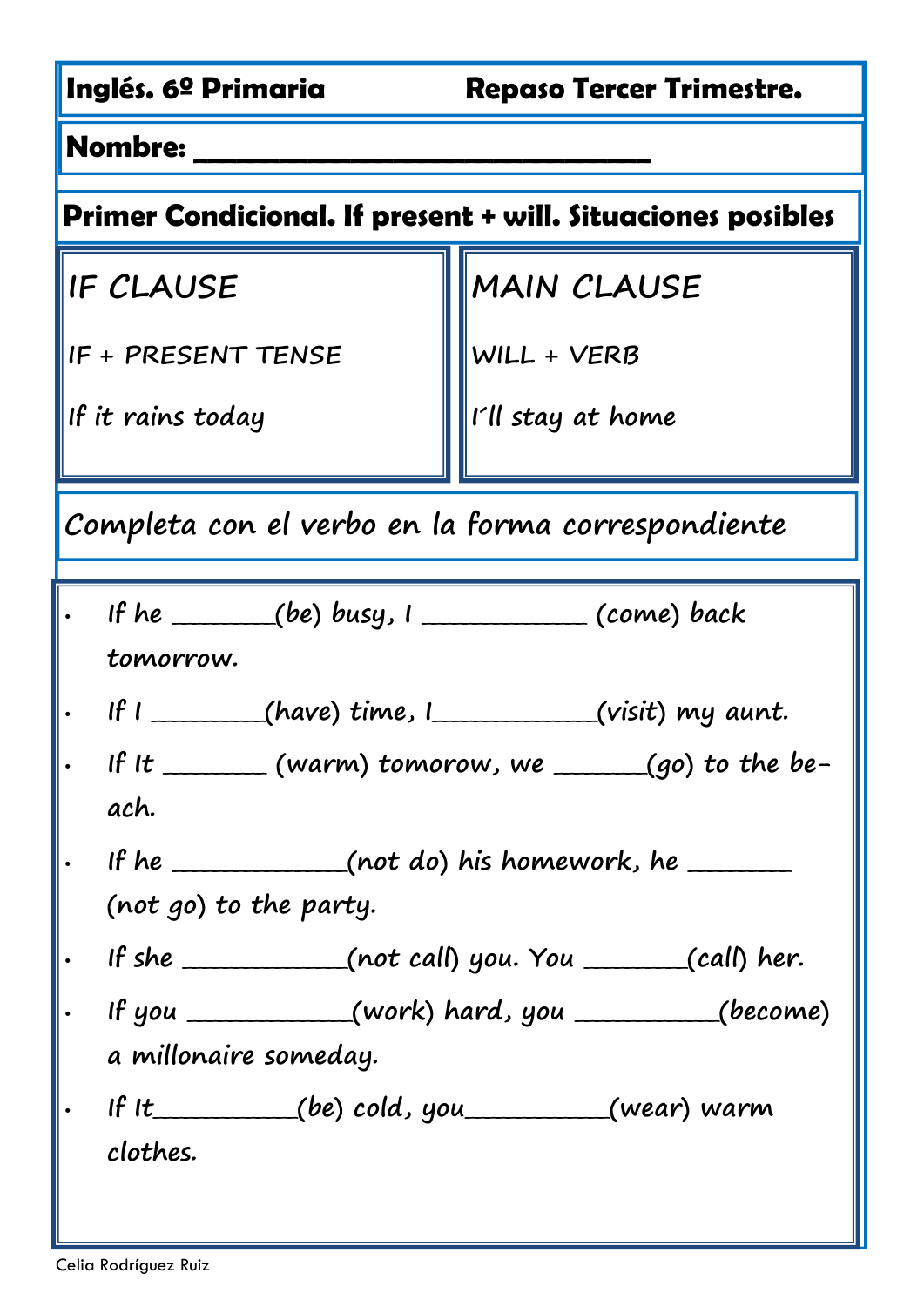| Inglés. 6º Primaria                                                                                                                                                                                                                            | <b>Repaso Tercer Trimestre.</b>                   |  |  |  |  |  |  |
|------------------------------------------------------------------------------------------------------------------------------------------------------------------------------------------------------------------------------------------------|---------------------------------------------------|--|--|--|--|--|--|
| <b>Nombre:</b>                                                                                                                                                                                                                                 |                                                   |  |  |  |  |  |  |
| Segundo Condicional. If past +would. Situaciones<br>hipotéticas                                                                                                                                                                                |                                                   |  |  |  |  |  |  |
| MAIN CLAUSE<br>IF CLAUSE                                                                                                                                                                                                                       |                                                   |  |  |  |  |  |  |
| IF + PAST TENSE                                                                                                                                                                                                                                | WOULD + VERB                                      |  |  |  |  |  |  |
| If I won the lottery                                                                                                                                                                                                                           | I would travel around the world                   |  |  |  |  |  |  |
|                                                                                                                                                                                                                                                | Completa con el verbo en la forma correspondiente |  |  |  |  |  |  |
| If I ______(be) in Brazil, I __________(go) to Rio de<br>Janeiro<br>If $I$ _________(be) you, $I$ ___________(buy) that car.<br>If he ______ (be) in my place, he _____ (not/ do) this.<br>If $I$ (have) money, $I$ (buy) a nice<br>apartment. |                                                   |  |  |  |  |  |  |
| If she $_{(have) more time. She$ $_{(travel)}$<br>more often.                                                                                                                                                                                  |                                                   |  |  |  |  |  |  |
| If it $(Not/be)$ rainning, we<br><u>(</u> go<br>out).                                                                                                                                                                                          |                                                   |  |  |  |  |  |  |
| If we (not/have to work) today,<br>we________(have) a picnic.                                                                                                                                                                                  |                                                   |  |  |  |  |  |  |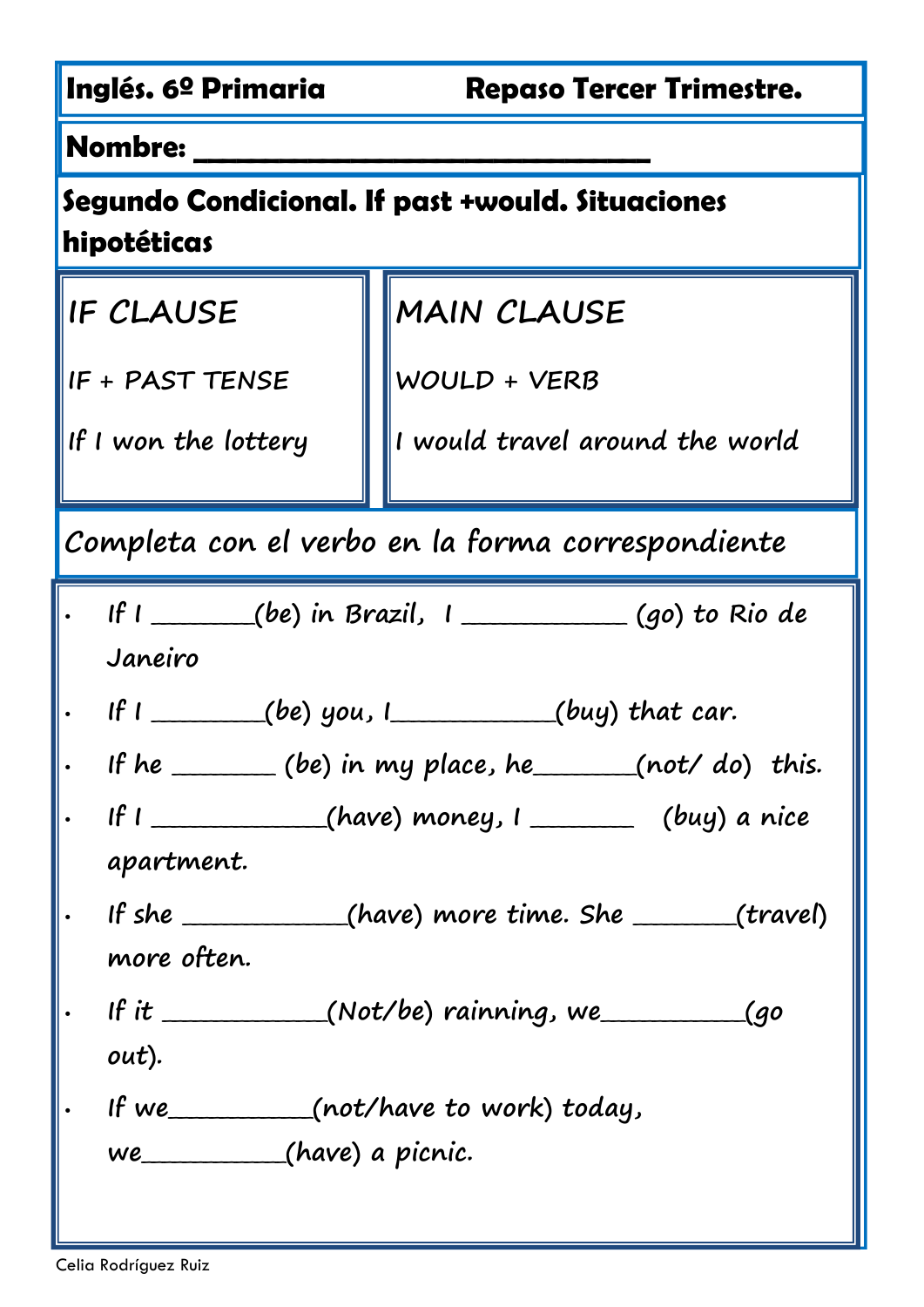### **Nombre: \_\_\_\_\_\_\_\_\_\_\_\_\_\_\_\_\_\_\_\_\_\_\_\_\_\_\_\_\_\_\_\_**

## **WHAT TIME IS IT?**













Celia Rodríguez Ruiz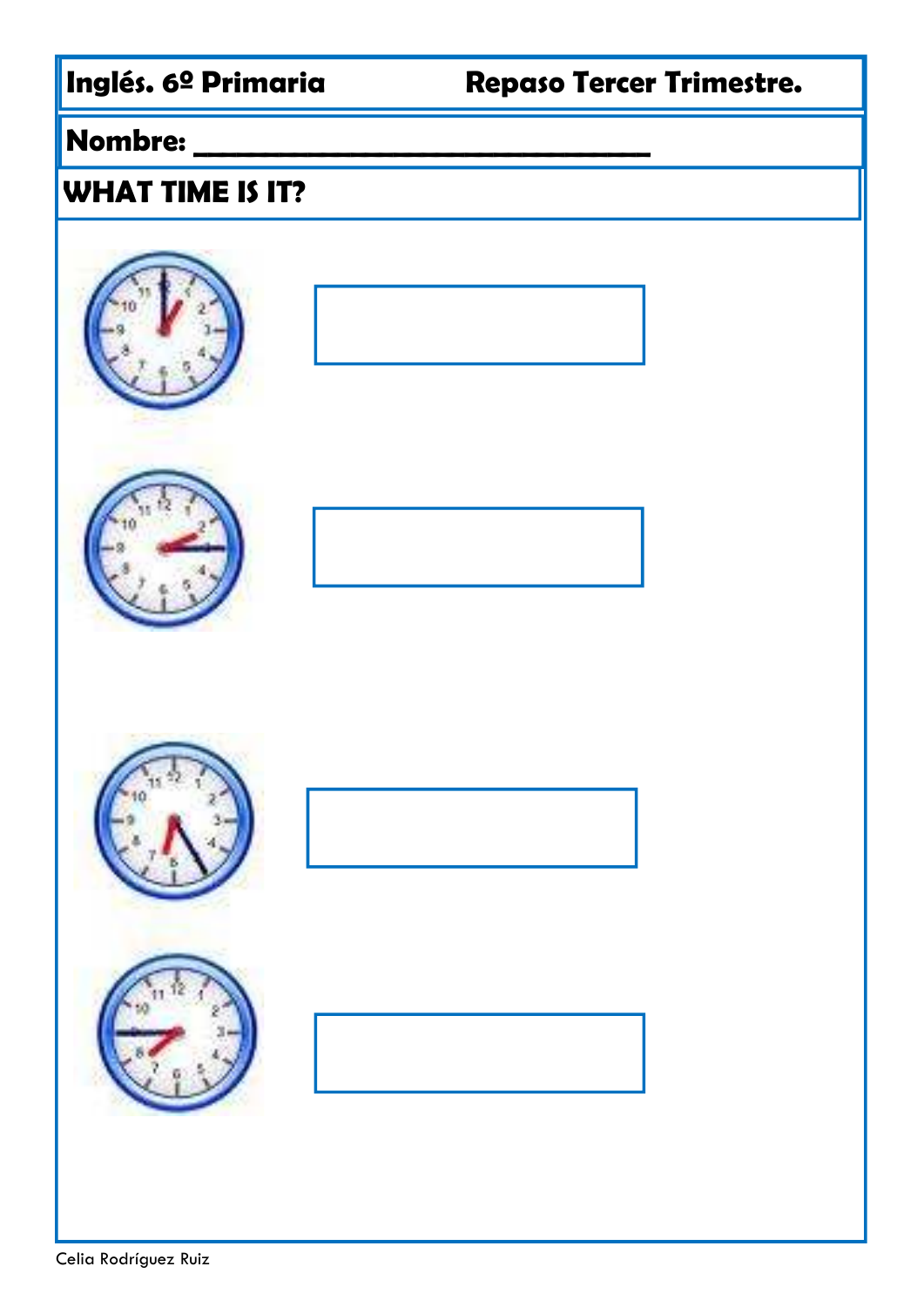## **Nombre: \_\_\_\_\_\_\_\_\_\_\_\_\_\_\_\_\_\_\_\_\_\_\_\_\_\_\_\_\_\_\_\_**

# Complete

| Simple<br><b>Present</b>                  | <b>Present</b><br>Continuous | Simple<br>Past             | Past Con- Future<br>tinuous  | will                       | <b>Future</b><br><b>Going to</b>     |
|-------------------------------------------|------------------------------|----------------------------|------------------------------|----------------------------|--------------------------------------|
| I go to the cine-<br>ma                   | I am going to the<br>cinema  | I went to the ci-<br>nema  | I was going to<br>the cinema | I will go to the<br>cinema | I am going to<br>go to the<br>cinema |
| You live in Ma-<br>drid                   |                              |                            |                              |                            |                                      |
|                                           | She is Reading a<br>book.    |                            |                              |                            |                                      |
|                                           |                              | We won the ra-<br>ce.      |                              |                            |                                      |
|                                           |                              |                            | They were run-<br>ning.      |                            |                                      |
|                                           |                              |                            |                              | He will work<br>here       |                                      |
|                                           |                              |                            |                              |                            | Mary is going<br>to travel.          |
| Tom doesn <sup>t</sup><br>write a letter. |                              |                            |                              |                            |                                      |
|                                           | You aren't slee-<br>ping.    |                            |                              |                            |                                      |
|                                           |                              | She didn´t play<br>tennis. |                              |                            |                                      |
|                                           |                              |                            | We were not<br>eating.       |                            |                                      |
| <u>Celia Rodríguez Ruiz</u>               |                              |                            |                              |                            |                                      |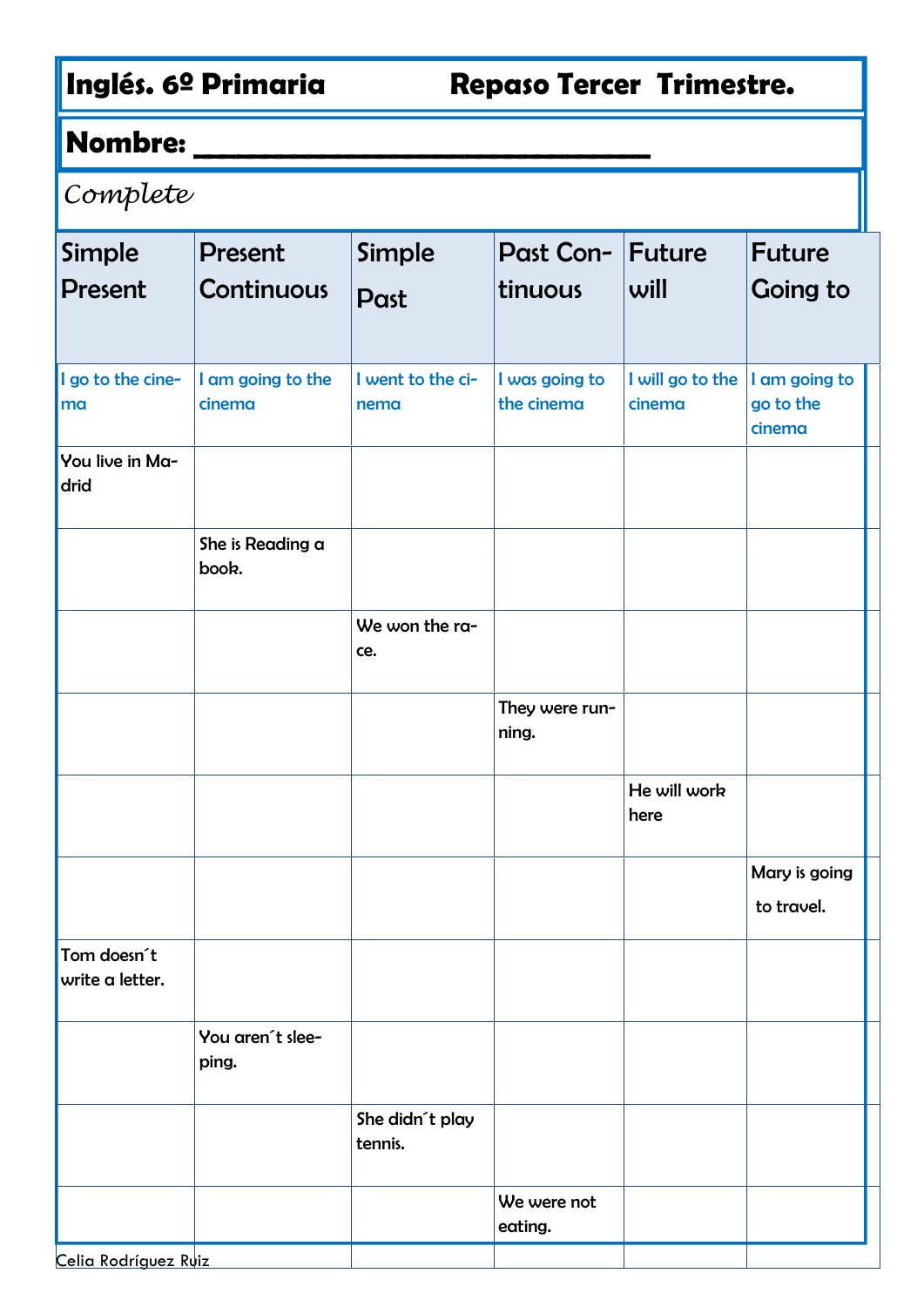## **Nombre: \_\_\_\_\_\_\_\_\_\_\_\_\_\_\_\_\_\_\_\_\_\_\_\_\_\_\_\_\_\_\_\_**

# Complete

| Simple Pre-<br>sent       | <b>Present</b><br>Conti-<br>nuous    | Simple<br>Past                 | <b>Past Con-</b><br>tinuous  | <b>Present</b><br>perfect  | <b>Presente</b><br>perfect<br>continuous |  |
|---------------------------|--------------------------------------|--------------------------------|------------------------------|----------------------------|------------------------------------------|--|
| I go to the cinema        | I am going to<br>the cinema          | I went to the<br>cinema        | I was going to<br>the cinema | I have go to<br>the cinema | I have been<br>going to the<br>cinema    |  |
| You work in this<br>shop. |                                      |                                |                              |                            |                                          |  |
|                           | She is listennig<br>to music.        |                                |                              |                            |                                          |  |
|                           |                                      | We cleaned the<br>room.        |                              |                            |                                          |  |
|                           |                                      |                                | They were<br>studying.       |                            |                                          |  |
|                           |                                      |                                |                              | He has eaten.              |                                          |  |
|                           |                                      |                                |                              |                            | Mary has been<br>playing.                |  |
| Tom doesn't call me.      |                                      |                                |                              |                            |                                          |  |
|                           | You aren't<br>doing the<br>homework. |                                |                              |                            |                                          |  |
|                           |                                      | She didn't play<br>the guitar. |                              |                            |                                          |  |
|                           |                                      |                                | We were not<br>speaking.     |                            |                                          |  |
|                           |                                      |                                |                              |                            |                                          |  |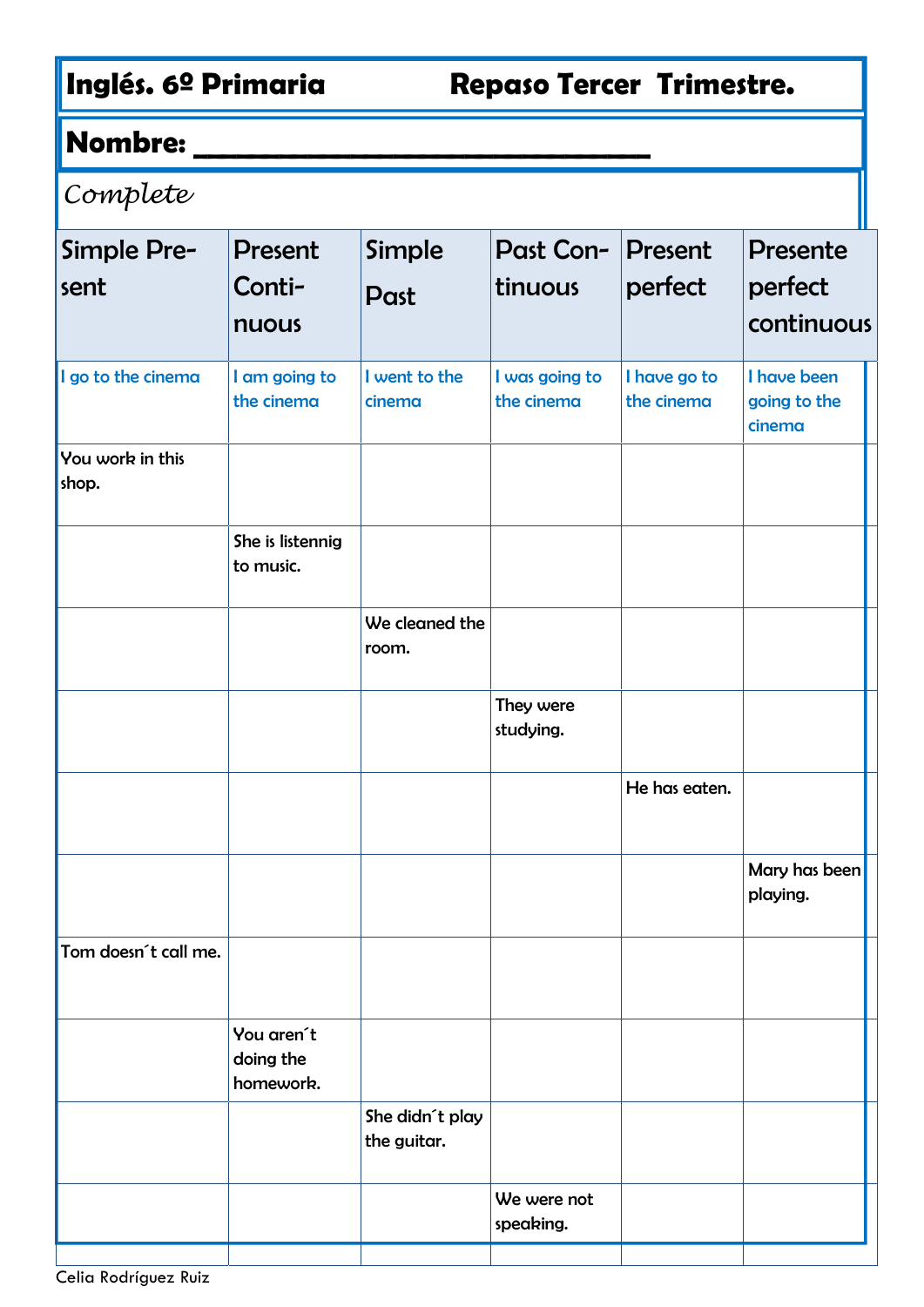| <b>PAST PERFECT</b> |                      |                   |  |  |  |  |
|---------------------|----------------------|-------------------|--|--|--|--|
| Affirmative         | Negative             | Interrogative     |  |  |  |  |
| I had played        | I hadn't played.     | Had I played?     |  |  |  |  |
| You had eaten.      | You hadn't eaten.    | Had you eaten?    |  |  |  |  |
| He had read.        | He hadn't read.      | Had he read?      |  |  |  |  |
| She had slept.      | She hadn't slept.    | Had she slept?    |  |  |  |  |
| It had run.         | It hadn't run.       | Had it run?       |  |  |  |  |
| We had spoken.      | We hadn't spoken     | Had we spoken?    |  |  |  |  |
| You had worked.     | You hadn't worked.   | Had you worked?   |  |  |  |  |
| They had studied.   | They hadn't studied. | Had they studied? |  |  |  |  |

## **AFFIRMATIVE**

**Subjet + had + past participle of the verb**

**NEGATIVE**

**Subjet + had not+ past participle of the verb**

**INTERROGATIVE**

**Had+ Subjet + past participle of the verb……………?**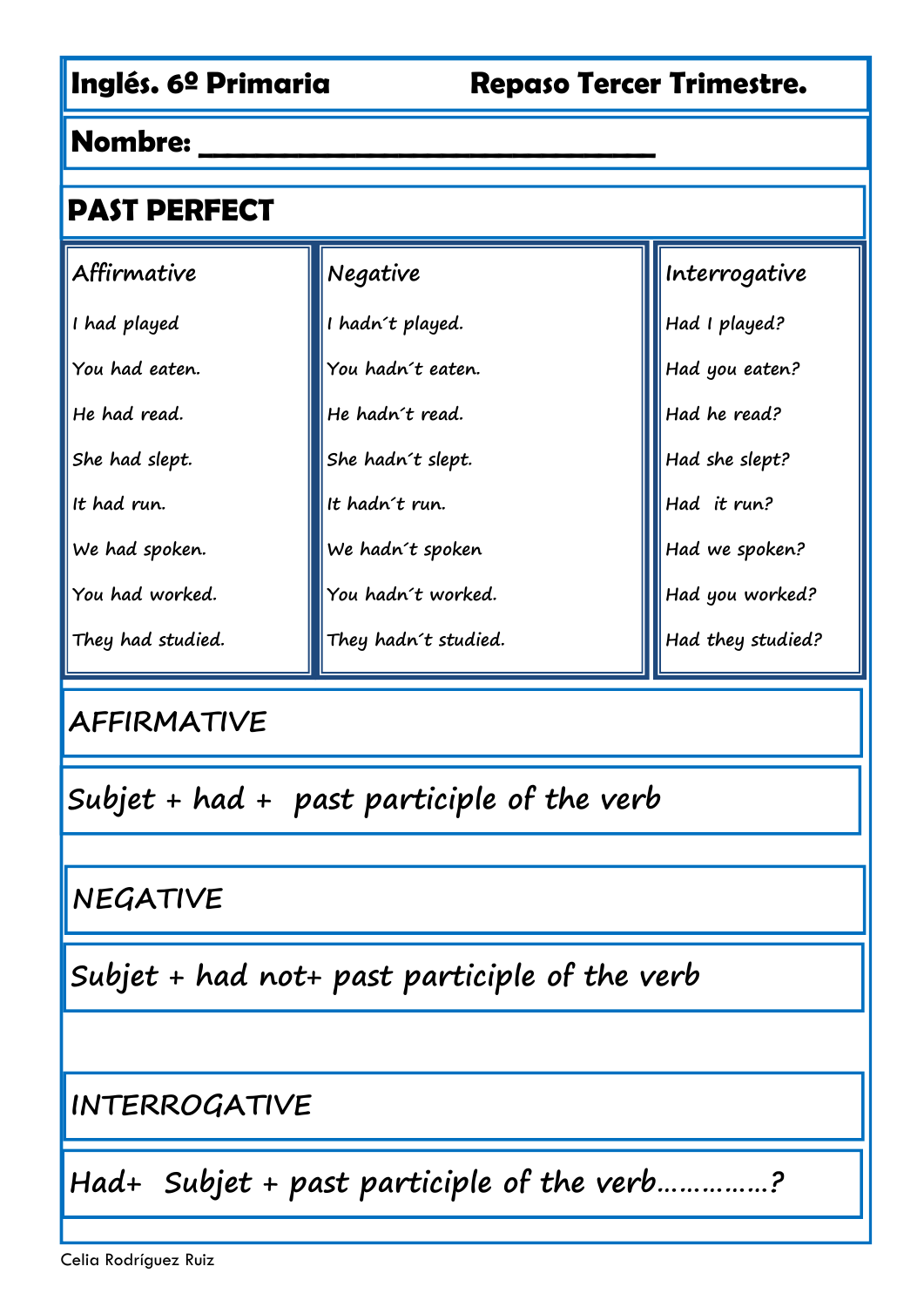#### **Nombre: \_\_\_\_\_\_\_\_\_\_\_\_\_\_\_\_\_\_\_\_\_\_\_\_\_\_\_\_\_\_\_\_**

### **PAST PERFECT**

**Turn the sentences into negative**

**1. Ann had watered the plants.**

**\_\_\_\_\_\_\_\_\_\_\_\_\_\_\_\_\_\_\_\_\_\_\_\_\_\_\_\_\_\_\_\_\_\_\_\_\_\_\_\_\_\_\_\_\_**

**\_\_\_\_\_\_\_\_\_\_\_\_\_\_\_\_\_\_\_\_\_\_\_\_\_\_\_\_\_\_\_\_\_\_\_\_\_\_\_\_\_\_\_\_\_\_**

**\_\_\_\_\_\_\_\_\_\_\_\_\_\_\_\_\_\_\_\_\_\_\_\_\_\_\_\_\_\_\_\_\_\_\_\_\_\_\_\_\_\_\_\_**

**\_\_\_\_\_\_\_\_\_\_\_\_\_\_\_\_\_\_\_\_\_\_\_\_\_\_\_\_\_\_\_\_\_\_\_\_\_\_\_\_\_\_\_\_**

**\_\_\_\_\_\_\_\_\_\_\_\_\_\_\_\_\_\_\_\_\_\_\_\_\_\_\_\_\_\_\_\_\_\_\_\_\_\_\_\_\_\_\_\_\_**

- **2. We had listened to music.**
- **3. My father had driven.**
- **4. I had played basketball.**
- **5. They had eaten in my home.**

**Turn the sentences into interrogative**

**1. My aunt had lived in this house.**

**\_\_\_\_\_\_\_\_\_\_\_\_\_\_\_\_\_\_\_\_\_\_\_\_\_\_\_\_\_\_\_\_\_\_\_\_\_\_\_\_\_\_\_\_\_**

- **2. They had played tennis.**
- **3. My mother had driven the car.**

**\_\_\_\_\_\_\_\_\_\_\_\_\_\_\_\_\_\_\_\_\_\_\_\_\_\_\_\_\_\_\_\_\_\_\_\_\_\_\_\_\_\_\_\_**

**\_\_\_\_\_\_\_\_\_\_\_\_\_\_\_\_\_\_\_\_\_\_\_\_\_\_\_\_\_\_\_\_\_\_\_\_\_\_\_\_\_\_\_\_**

**\_\_\_\_\_\_\_\_\_\_\_\_\_\_\_\_\_\_\_\_\_\_\_\_\_\_\_\_\_\_\_\_\_\_\_\_\_\_\_\_\_\_\_\_\_**

**\_\_\_\_\_\_\_\_\_\_\_\_\_\_\_\_\_\_\_\_\_\_\_\_\_\_\_\_\_\_\_\_\_\_\_\_\_\_\_\_\_\_\_\_\_\_**

- **4. You had studied English.**
- **5. My brother had spoken.**

**Complete the sentences. Write short answers.**

|    | 1. ___________________Sarah watched the TV? Yes, _______________/ No, _________________. |
|----|------------------------------------------------------------------------------------------|
| 2. |                                                                                          |
|    |                                                                                          |
|    |                                                                                          |
| 5. | Peter gone to the cinema ?. Yes, ___________. No, ____________.                          |
| 6. | the children done their homework? Yes, _________. No, _________.                         |
| 7. |                                                                                          |
| 8. | Mary read a book every day? Yes, _______. No, ___________.                               |
|    |                                                                                          |